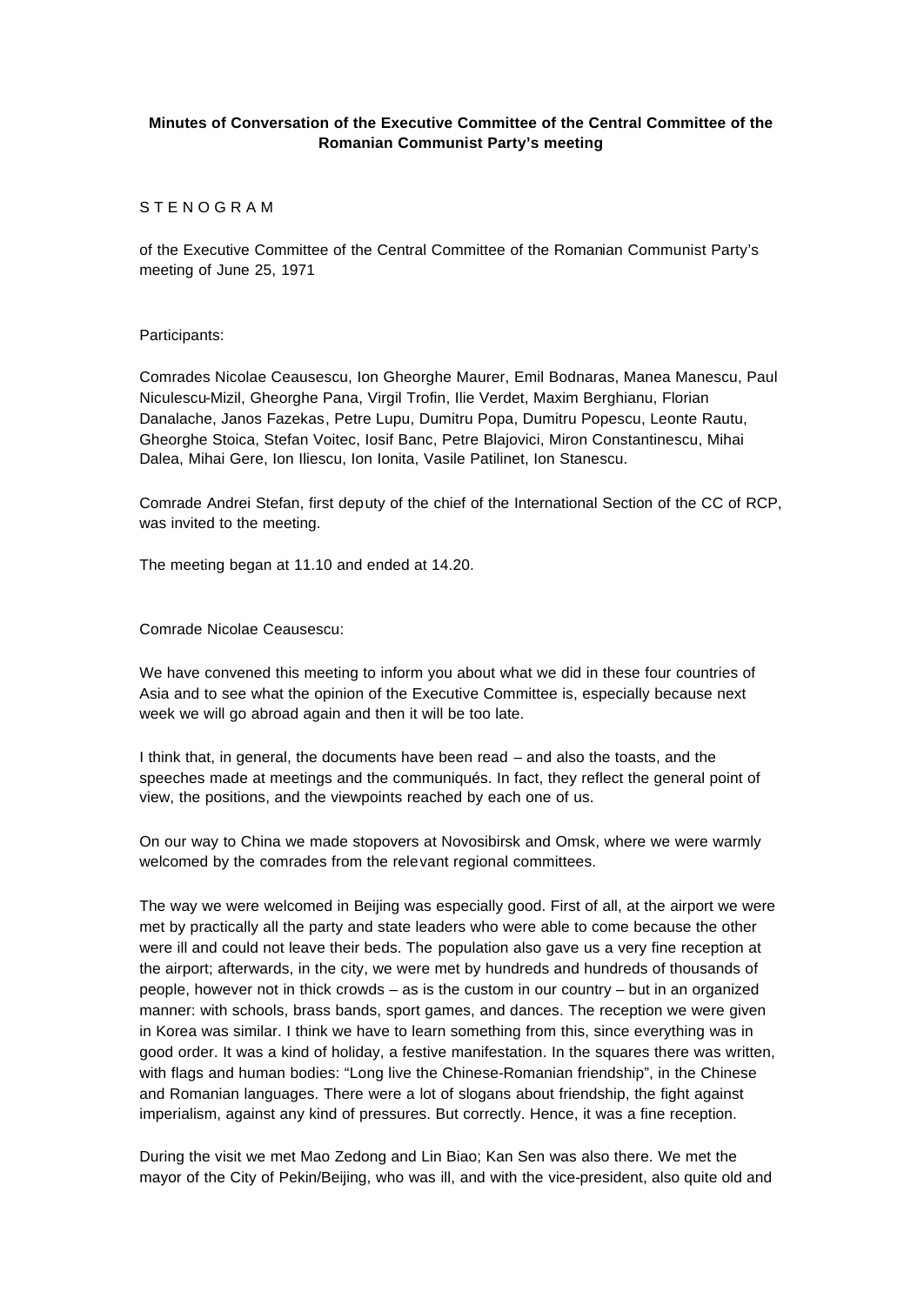ill. Practically, we met all the party and state leaders of China. Bringing important personalities from hospital to welcome us was intended to further mark their attention and desire for us to meet everybody, including Cian Cin, who told us that although she was ill she came to the residential building where we were staying; we found her there and she came to the reception party given by us and to the show as well.

The discussions were held with the delegation, about which I think you have already read, so there is no need for me to tell it again. From among the activists, practically all have participated, beginning with Chou En-lai, the chief of the General Staff, Li Sien-nien, who leads the government's activity, the secretary in charge with propaganda, Mao Zedong's sonin-law, Ian Iuan. At the first two meetings, we were the ones who spoke. We informed them about matters of substance. They asked questions, such as how is the economy managed and organized in your country; we informed them about our relationships with the socialist countries – at length, with other states, and we have emphasized some points of view regarding the strengthening of the socialist countries' unity, the relationships with the communist and workers' parties – problems which are known to you and you will also see the stenogram.

At the third meeting, it was Chou En-lai who spoke; as to the duration, he spoke about as long as we did. They also told us about the difficulties they had had to overcome, about the fact that there had been a fight between two lines, about the fact that a dangerous frame of mind had been created, that there were a lot of the old landlords, feudals who also held executive positions, that an attitude of kowtowing to foreign countries, and a certain bourgeois mentality had appeared and the whole activity consisted in uprooting this mentality, in arranging things in such a manner that people be able to understand the revolutionary principles and become educated by work.

Of course, within the framework of this activity two lines appeared: some cadres – headed by Liu Sao-Tsi – wanted this state of things to be preserved; then they told us about Pin Ci-Jen and Pin De-huai; that armed conflicts had taken place. Both in the universities and in the regions we were told that two camps had formed and even armed conflicts had occurred between them, but now – in general – things were normal again, the situation had been restored and they are now concerned with the problem of using a number of people, of cadres.

Afterwards, they very briefly – only for about ten minutes – told us about the way the talks with the Soviets were getting along, but without abusive language, level-headedly enough. They said that they did not want to revise the treaties, but only to make some corrections and establish the borders on a sure basis; that they wished to conclude, with the Soviets, a treaty of respect and non-aggression and wanted to proceed to the improvement of state relationships. Of course, the talks are not proceding on smoothly, the Soviets do not agree. The Soviets, in their turn, say that the Chinese do not agree. But everything is level-headed enough. Of course, the Chinese said, the ideological problems cannot be solved now, it takes time to do so; as Mao Zedong said, it would take 8,000 years.

They told us that they wanted to normalize relationships with the other socialist countries as well. In actual fact, they had already sent ambassadors to all the socialist countries; they said they would send an ambassador to Mongolia, too. They said that they intended to act in the same way in the future. Everything was level-headed enough and, frankly speaking, I was surprised because I expected them to be harsher; I expected more. During the talks, Chou En-lai several times told us that there were a number of Soviet specialists who had helped the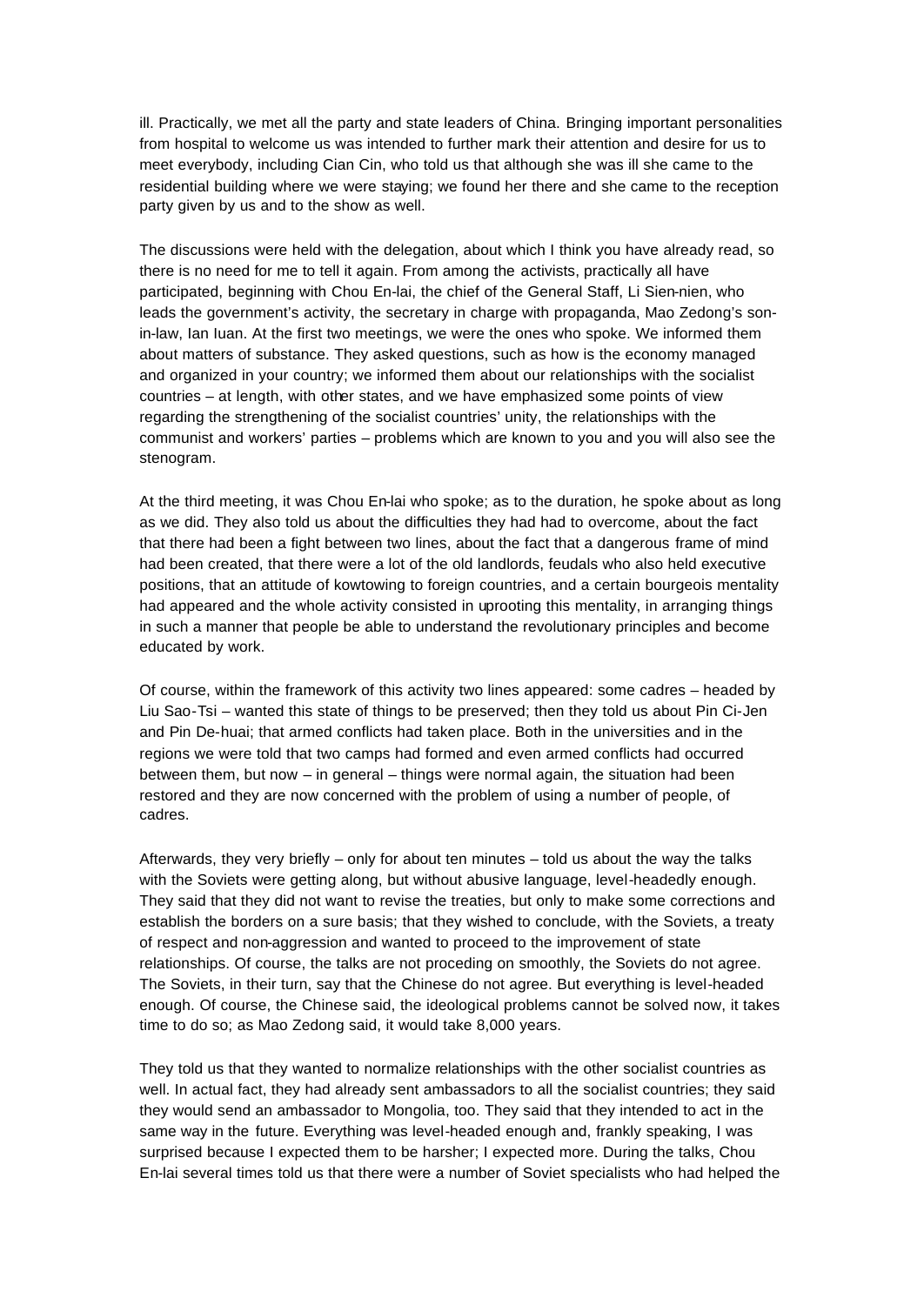Chinese; at the bridge at Nankin, for instance, there was the photograph of a Soviet specialist. The manager there said that the bridge had been built by the Chinese on their own, but Chou En-lai told him that it was not true, that the design of the bridge was Soviet-made. Wherever we were, Chou En-lai said several times: you have the mentality of a superpower and you must get rid of it. We never came across anything against the Soviets; on the contrary, we noticed some degree of reappraisal.

The discussions with Mao Zedong were general. With him it was apparent that he said the same things as the Soviets did. He said as follows: the Soviets swear at us, insult us, and – in spite of all this – they want unity with us. Well, with whom do they want unity, with those who are agents of the Americans?! We cannot unite with them; how could they unite with us? Generally speaking, the discussions were general enough, and he was not violent. From this point of view, one can see a preoccupation of theirs, in fact they emphasized it several times, with improving the state relationships, and the wish to reach an understanding with the Soviet Union at state-level. At party-level such an understanding is not possible now as we have ideological differences and they will last a long time, 8,000 years. Then I also told him: there may be problems after 8,000 years, too; the problem is, how are we going to hold these talks? They said: we do not swear at the Soviets, they swear at us; the only thing we do is say what Lenin said about social-imperialism, and if they are social-imperialists, it is not our fault. Mao Zedong said, however, that they wished to normalize the relationships at state and economy level.

As regards the problem of relationships with other states, a point we insisted upon a lot, they said: we will negotiate with each party individually, we will judge each party by the way they behave in battle, because only in battle can one see whether it is Marxist-Leninist, revolutionary, and anti-imperialist; we are against conferences, and centers, and against the conferences convened by Moscow, and against a leftist conference. They were probably referring to the Albanians because the latter requested such a conference. We are against any center; we want bilateral relationships; we will have, by degrees, bilateral relationships, we will analyze each party, and we will establish relationships depending upon their position; if they do not swear at us any longer and if in battle they prove their position is Marxist-Leninist, revolutionary, anti-imperialistic, we will develop relationships.

After we came back from Vietnam, the chief of the International Section invited Comrade [Stefan] Andrei and they had four hours of talks on this problem. They said: we did not know a lot of things, but now we will concern ourselves with these principles. We are for autonomy, non-interference in internal affairs, the right of each party to decide alone on its own political line, and we will have to see, concretely, how they are going to act.

They spoke a lot about the situation in Japan, about Japanese militarism.

They did not speak almost at all about Vietnam's problems. We have put forward our considerations and, in connection with the negotiations, we said that there were favorable conditions. They never said either yes or no, which means more yes. Of course, they did not say they agreed either.

As to the problem of European security, they did not say anything. We told them what our opinion was. Eventually, they agreed to write in the communiqué that they supported our position on this problem. Afterwards, they told us that this would mean backing the Soviets.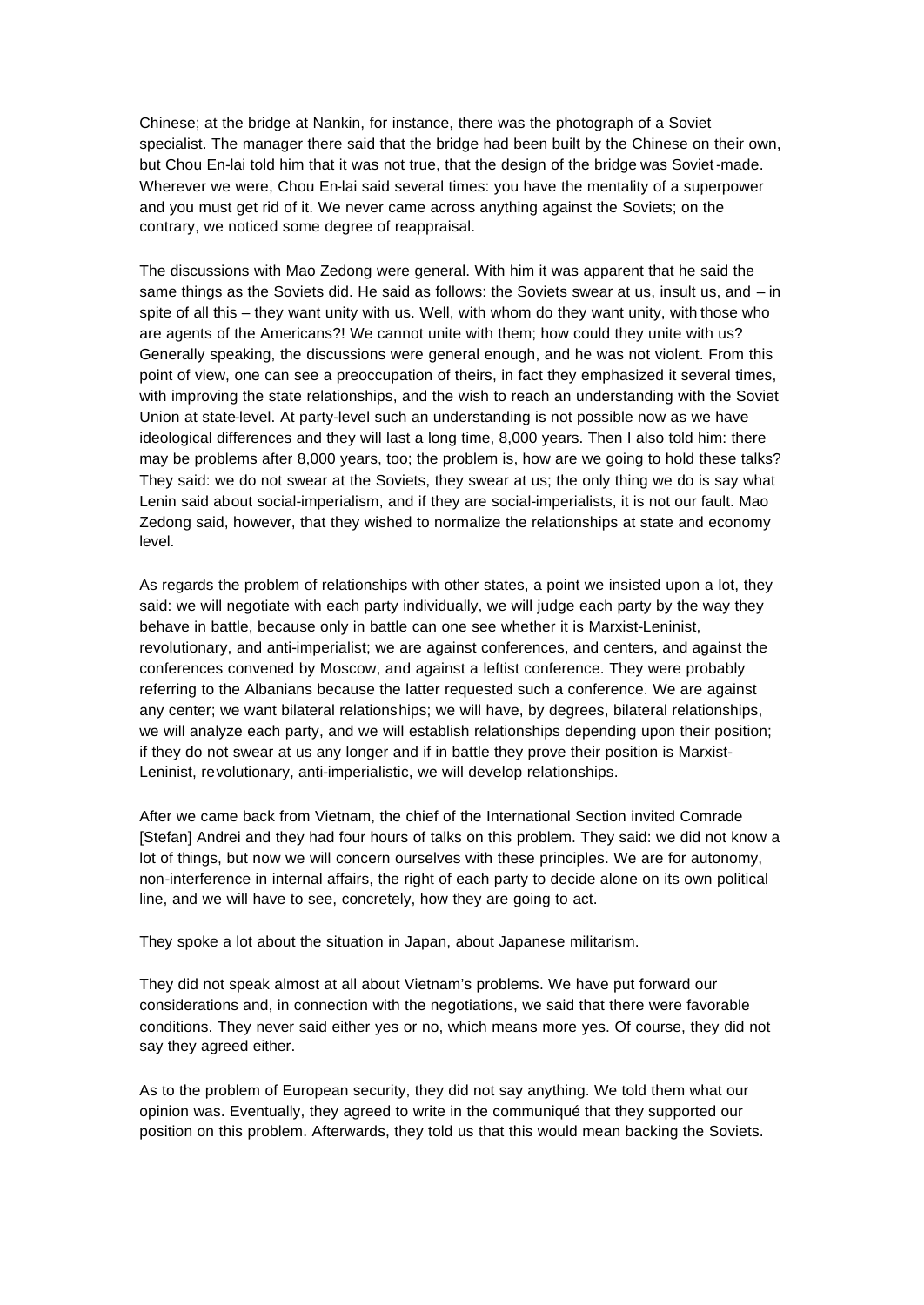Concerning the Middle East issue, they actually do not know the first thing about it; they spoke about Israel's aggression, but we noticed that they had set up direct telephone lines with the aggressors.

In general, they were level-headed enough. The only criticism was directed at the Americans, but especially for the fact that the Americans wanted to leave the Japanese in their place in Asia. They told us that they were willing to welcome [President] Nixon, but the main issue was Taiwan.

In connection with the United Nations Organization, they thanked us for our support (this was written in the communiqué as well) and said that they wanted to go to the UN. Generally speaking, they thanked us for our lending them a helping hand with the development of their relationships with other countries they are interested in. They also told us that up to then they had been concerned with their internal problems and could not deal with the international issues as well, but now they can deal with these issues, too.

Regarding the bilateral relationships, they agreed to develop them, but they did not want a mixed commission, saying that they did not see the necessity and the utility of such international bodies. We raised the issue of setting up a mixed commission and they said that [this should be done] only when the foreign affairs ministers and the foreign trade ministers need to meet to discuss issues. They still did not understand these international bodies, but they would get there, too.

They told us that since 1980 they had not had any links with the parties, with the socialist countries and now they had to see how they behaved. This proves that they are serious people, not like that – now we swear at each other, now we kiss and make up. It is clear that it will be difficult for them to forget the Soviets' offences.

From a bilateral viewpoint, they practically said they wished to normalize all the relationships.

They also said they wanted to explore all the avenues of developing the relationships. We also discussed the problem of purchasing some raw materials from them.

They asked us about COMECON. We told them; we also told them about this integration program. We told them about the Warsaw Treaty Organization, too: how it was established, how we look upon it, and that the aim was pursued of arriving at a supranational body, at a political, economic, and military integration. We told them that we were not partial to these forms, but we wished to collaborate in the spirit of the treaty provisions and of the statute we have. They said this was a just point of view. We said that they were also guilty [for the conclusion] of this treaty since they had agreed to it; they, too, were observers at the time. We told them that maybe they wanted to come into COMECON as well; neither they nor the Vietnamese and the Koreans wanted to; the Koreans told us: there are pressures there. We told them that, according to the laws of physics, if they came, too, the pressures would disperse to some extent. They deemed our position rational, but they neither praised us nor criticized these bodies, they only registered what we said.

They criticized this craving for domination, the superpower chauvinism, and the social imperialism.

That is about all [I have to say] about the discussions.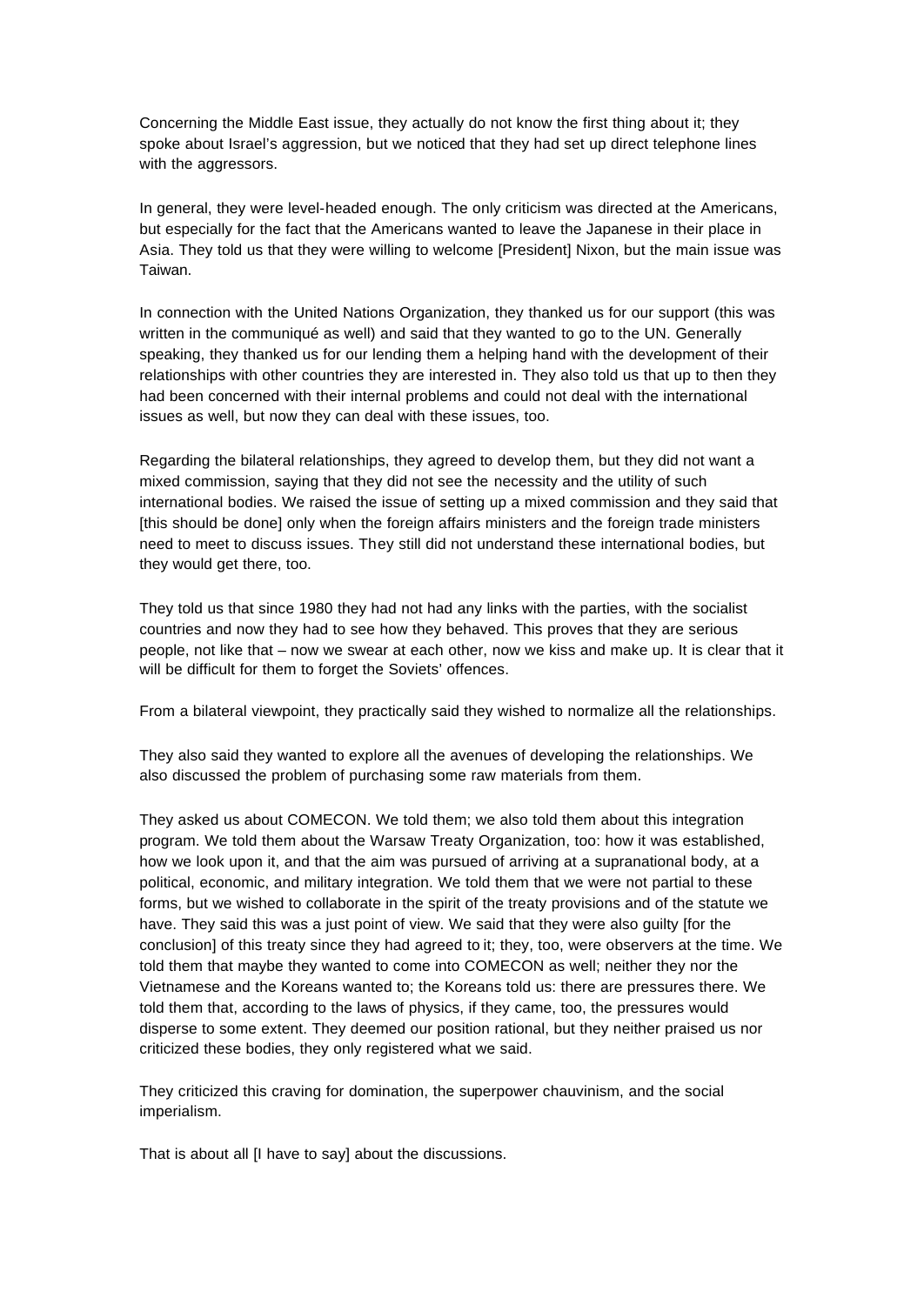Consequently, as regards the talks, I think they were very good and the impression they made on us was that the Chinese comrades were preoccupied with heading for a normalization of the relationships with the Socialist countries, that they thought about and were preoccupied with the normalization of the relationships with the Communist parties, but this would be a longer process and would depend upon the position of these parties as well.

In the course of a year, they sent ambassadors to practically all the Socialist countries, including Czechoslovakia, and – on our departure – they told us they would send an ambassador to Mongolia, too. They had economic talks with the Socialist countries, they concluded economic agreements with them. At state level, therefore, a genuine improvement of relationships resulted. Only he who did not want to see the reality or he who was not interested in it did not notice these things. And all this did credit to the Chinese as they had taken the initiative.

Mao Zedong asked us whether we approved of table tennis. We said that it was good and had to be continued. Then he said: in other words, you approve of it? He knew that others had criticized them [the Chinese] and wanted to know if we agreed.

Now a few impressions of ours as regards the situation in China. First of all, what impresses one from the beginning is the fact that the population is well dressed – of course, in a modest manner, which is different from town to town; if in Beijing one can see more overalls and military uniforms, in Shanghai you see silk dresses. Generally speaking, people are dressed and wear shoes. If Chou En Lai saw a flag down, he pointed his finger at it. So, if you give them only a pair of overallls and a pair of shoes – indeed made of leather, rubber or cloth – well, it really is something. The supply is good – and this for eight hundred million people.

There is an overall mobilization of the people: from children to old people, all are mobilized, and tasks are assigned to them – to learn, to work; no one idles. Chou En Lai said that everybody had to work, to do something, otherwise no results would be produced. There is discipline and people are hard-working everywhere. Wherever we went we were told, we received these from Romania, we thank you for your help and [they wanted us] to tell them if there were any criticisms. Everything was clean enough; we visited a number of enterprises. We visited this chemical center, which included an isoprenic-rubber plant which they themselves had built. Everything is made by us, they told us, we do not want to import anything; when we speak about our own forces, we want to make people understand that they, too, can and must do everything; formerly, the mentality had been created of waiting for everything to come from abroad. We have visited a shipyard. Five big submarines were being built there and there were other five ships built by them, not imported. I told comrade Ioan Avram: I will not approve any imports any longer; they [the Chinese] build nuclear submarines, ships. And they had another three shipyards. The ships were built on a slanted dock; in this way they used the cranes better as the ships were near one another and a crane could be used for several ships.

We visited the university. There they made the leaders of two groups of students who had been fighting [with each other] to tell us how it all came about. They said so: we have been incited by the class enemy; he told me I was an imperialist agent, and I told him the same thing. They licked [defeated ?] their professors. We have a professor, he came from America with bourgeois conceptions, but now he is on our side; now we have understood, we have united, and we set out to work.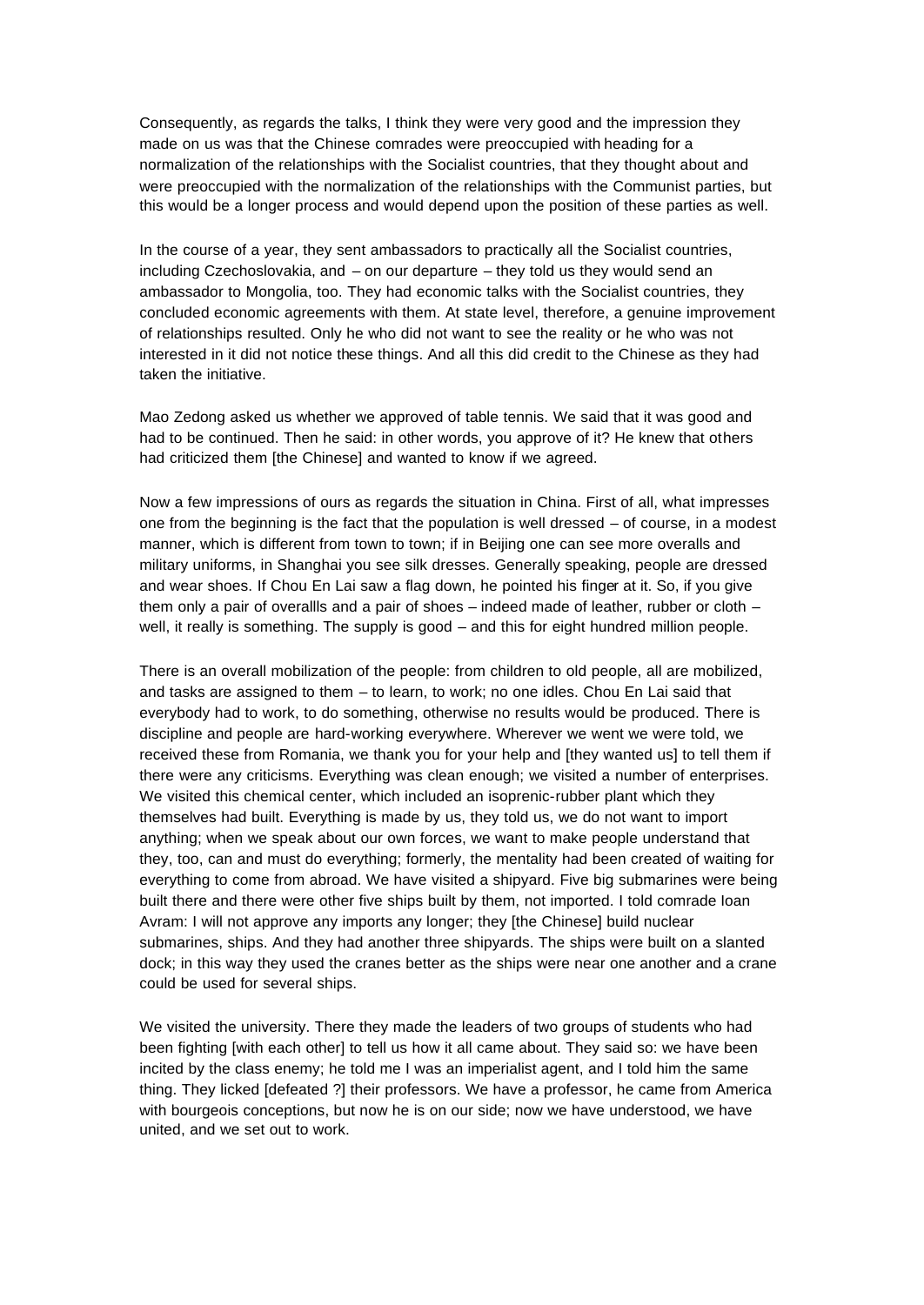They took us to a few laboratories, where they have training-workshops; there they make trucks – prototypes – and machine-tools. They said that they were still experimenting, but in keeping with the concept that the students should work hands -on and thus learn. In the workshop, they said, we give the students explanations and they learn much better. The same [learning] principle was applied in electronics, in chemistry. In Beijing they have twentyfive higher-education institutes, but all of them are tied to production.

We visited a people's commune, where very good results were obtained. In general, they have a lot of irrigation systems, very simple, and I wanted to discuss with the [Chinese] comrades about our sending – to China and to Korea – a delegation to see how simple and cheap irrigation systems were made.

Comrade Gheorghe Stoica:

They have the labor force, too.

Comrade Nicolae Ceausescu:

We also have labor force.

They have dug and made water storage basins and from there the water is sent where they need it. Since we have all our southern part staying under water/flooded, if we rig it up in accordance with the Chinese, Vietnamese, and Korean systems, we will have water and will take a lot of land from out of the water. They generally use the ditch/bed irrigation, but in such a way that it serves as drainage as well and on a hectar they have more plants than we have.

In the people's commune we visited, they had likewise organized industrial production. First of all, they processed soybean and I thought about our comrades who had said that soyabean was processed only in Japan. There were a number of beautifully-enameled ceramic caldrons there; if a caldron breaks, they make another, but if it is well made, it does not break. They turned soybean into some kind of vermicelli, similar to the melana (artificial wool) paste we make in our country. The boiled melana paste was pumped up and then it flowed down into cold water and something similar to melana fibers was obtained. Everything is very simple, the building of the plant does not last two years as it does in our country, where  $-$  in addition  $$ we also have to call Japanese specialists over.

In the same cooperative a wide variety of juices are produced, and the residues are transformed in flour for feeding the animals – and everything takes place in a room about as large as this one. They had a bamboo-weaving workshop and seventy-two tractors. I asked them if the overhauls were also performed there. Everything, including the engine. They likewise had lathes. They had a workshop with 150 employees, which also operated as a section of an enterprise in Shanghai, where they turned out parts; also there they made small lathes, sickles, agricultural machinery, and ploughs. They said so: when we have to harvest the rice, we close the workshop and everybody goes to the fields; for this purpose, we bring people all the way from Shanghai. The same happens when they sow since they sow manually.

The commune had a total of about 3,000 hectars and 10,000 inhabitants. What is in fact the commune? They unified the administrative management with the cooperative. As a matter of fact, that is what the Koreans and the Mongols did. And they deal with all the problems. Naturally, they have specialists, they have big brigades and small brigades, as they call them,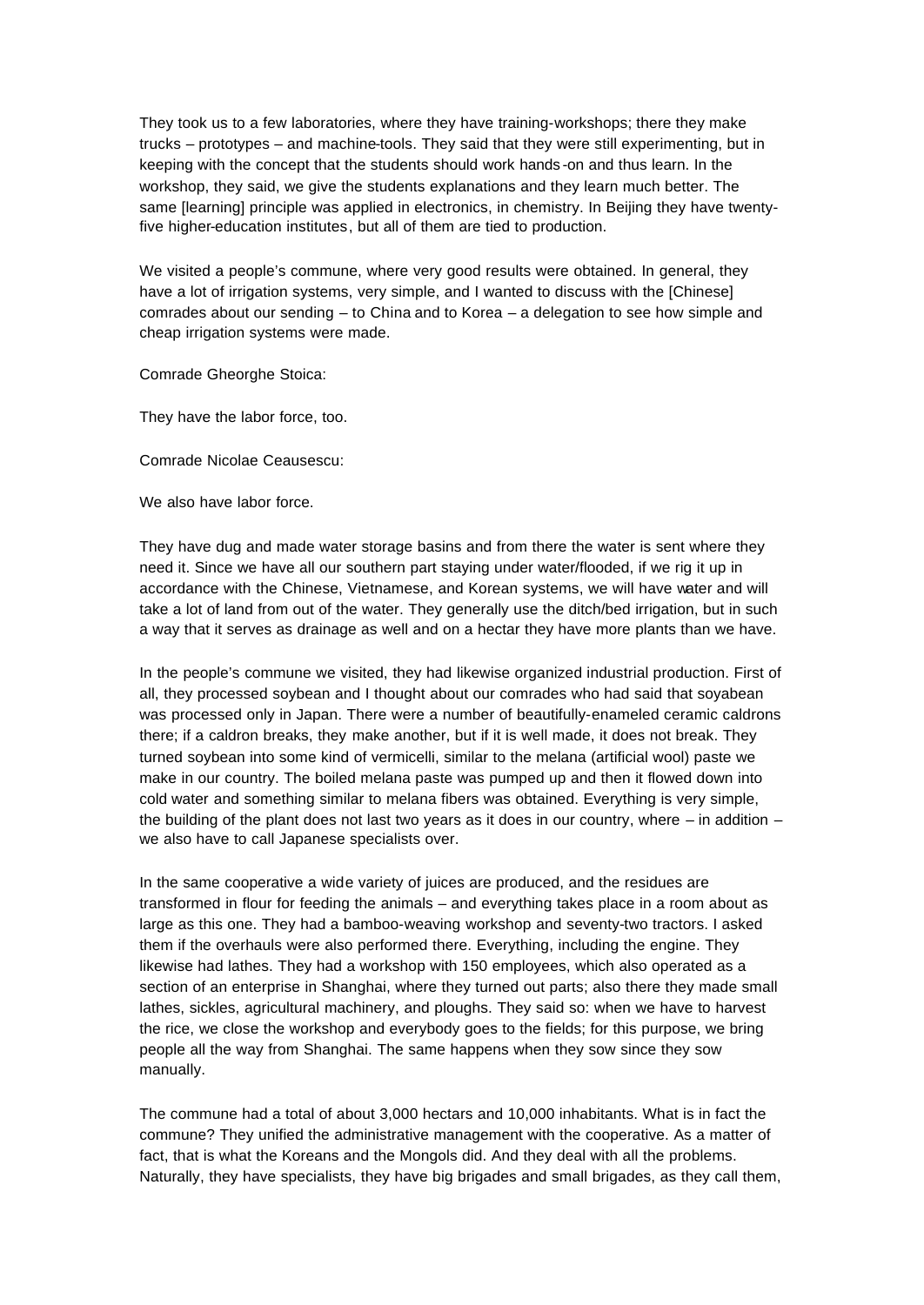and the results are very good. We told them that we wanted to send there a delegation to see the rice paddies and even to take rice seed. We also told the Koreans to give us rice seed and, in exchange, we would give them corn seed.

They told us that during the cultural revolution they had had difficulties, especially in industry. Even the construction of the bridge was delayed one and a half years because of the cultural revolution. We saw a tunnel in Shanghai, where they told us the same thing: the construction was delayed because of the cultural revolution. They said: we were delayed [by the cultural revolution], but it was necessary. They said that it was a problem of theirs, a problem they could not do without. Nowhere did they tell us that this was an experiment valid for others as well.

We visited the exhibition in Shanghai. They have good equipment, good machine-tools, automatic, fine. They manufactured, by their own means, 35-t on dump trucks, and the Koreans – 24-ton dump trucks. They have a very good machine-building industry. They obtained good results in other fields as well.

In general, they made a very good impression on us. They have all kinds of things: electrical engineering, electronics, air-conditioning equipment etc. – everything made by them. They did not import anything and had very good things.

We visited the Beijing subway. It had started to run.

Consequently, from all we have seen and they have told us about, a very serious preoccupation with the development of their economy was apparent. It is a sure thing that Shanghai is a developed city, but also other cities, Beijing, or towns in Manchuria, are developed. In agriculture, they have obtained excep-tional results. They lay emphasis on hog and chicken farming, but to a lesser extent on cattle raising. This from an economic point of view. To tell you the truth, I did not expect this. I knew that during the cultural revolution there were many losses, nevertheless – as compared with the situation seven years ago – I have noticed a radical improvement.

In comparison with other countries, for example the Soviet Union, the supply situation in China is good. When I told [Aleksey Nikolayevich] Kosygin that they [the Chinese] were well supplied with goods, he said that it all depended on what their income was. I made a calculation and found out that their income was not smaller than the Soviets' .

They have textiles, a wide variety of cloths and fabrics We keep going to Italy to see [the textile industry], to bring specialists from western countries [to Romania]. The things we make of cotton are repulsive. As a matter of fact, Shanghai is famous for its textiles, it is ahead of Switzerland and Italy in this respect.

From a political point of view, wherever we went they told us about the regional and provincial party committees, they introduced to us the members of the regional and provincial committees, as well as the members of the Central Committee. It is true that they have unified the activity in enterprises to some extent, they have revolutionary committees in charge of the production and of the educational activity. Moreover, they also have trade unions and youth organiza-tions, but all of them are parts of the revolutionary committee. The secretary of the party committee is concurrently the president of the revolutionary committee. For the production sector they have a production manager but they also have sectors of ideological activity; the leadership is exerted by the secretary of the party committee. They also pay a lot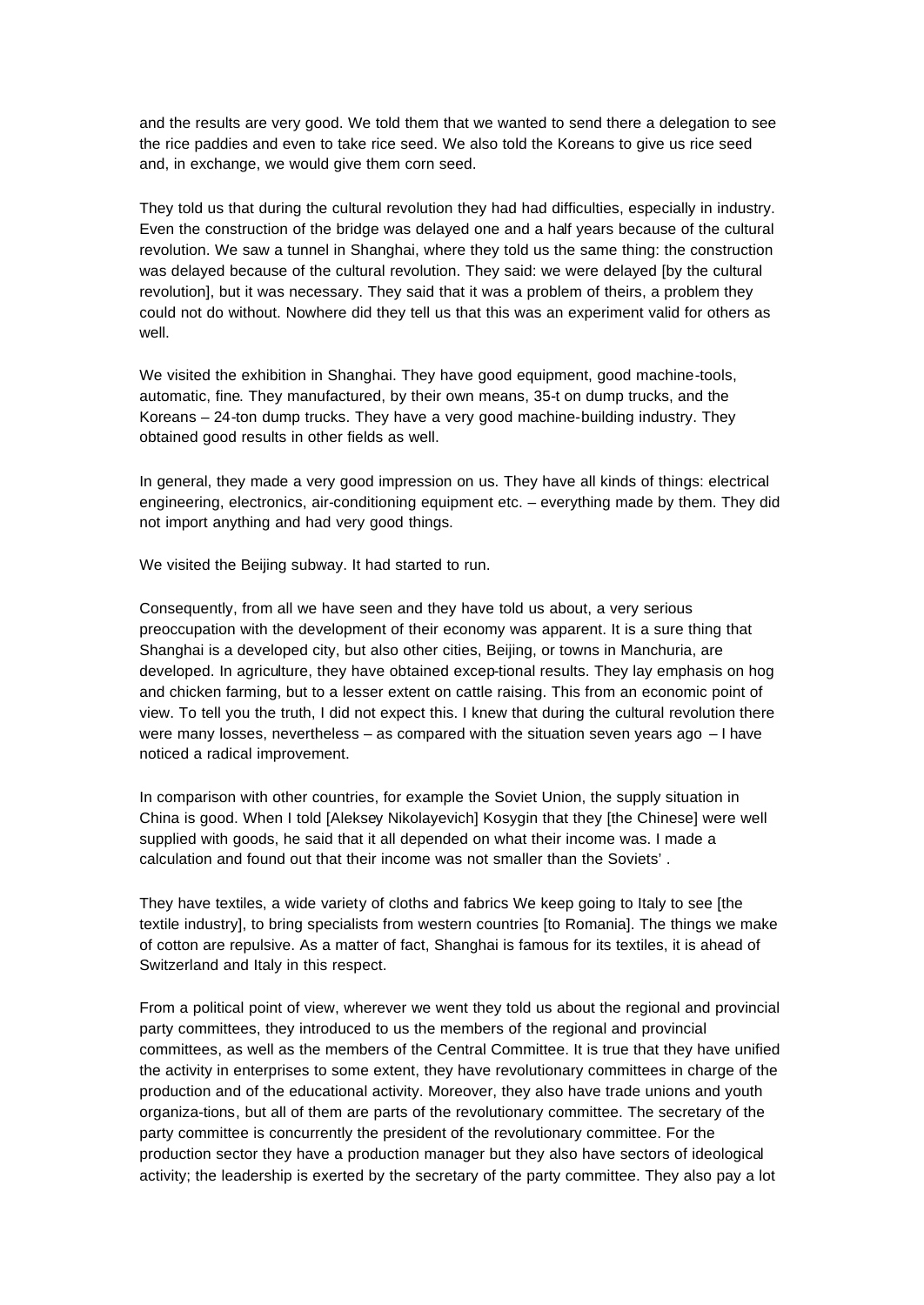of attention to both the production and the ideological work, the educational work. We told them about the management committees, about the boards of directors. Chou En-lai asked questions about the way these committees and boards are organized. They are also preoccupied with finding the best forms. They also told us that the form with a manager was no longer adequate and that they had found this form with the secretary of the party committee managing the whole activity, but not as in other countries – including our country – where people come to both the party committee and the management committee. There they have production, ideological work, and youth compartments but everything is under the leadership of the secretary of the party committee. Actually, they do what we do in the counties. Having [in subordination] the party committee, the revolutionary committee is a kind of coordinator of the whole activity, where the party has the decisive role. We have asked questions to get the picture right. Wherever we went, on the first plane there appeared the secretary of the party committee, who was the president of the revolutionary committee, too. Military leaders have appeared as well. They had a great many military leaders, but the latter died of old age. Their main cadres were in the army, but they were very much concerned with strengthening the party. Generally speaking, I must say that we have found out – I do not know what the opinion of the other comrades in the delegation is  $-$  a quite serious preoccupation with ensuring the leadership by the party. Every thing that was said about there being no party there is no more valid. Of course, there were difficulties, but this also happened in other parts [of the world].

Another aspect that deserves attention is the ideological activity. In my opinion, they took a revolutionary turn and we can really speak of a cultural revolution. They put aside – maybe too suddenly, but in my view they did the right thing – all these petty bourgeois mentalities and started again from the very beginning. All of their cultural activity (ballet, theater) was set on revolutionary bases. They said so: we do not want any bourgeois concept to get here. They showed us "The Girl with Grey Hair", a remake done under the direction of Tchan Tchin, who is an intelligent enough woman and knows what she wants. This remake was built around another concept, not as it was before. It makes salient the landlord, but also the peasant, this girl. It appropriately brings out what the landlord was, but also the peasants' determination to fight. They told us so: we want our young people to know what the landlords were, what the bourgeoisie represented. I liked it very much. I saw the other version, too. They told us that they were still improving it.

We have also seen the "The Women Detachment". Some of the comrades said that it was simplistic, but we would really like to have something similar. A very good theme dealing with the transformation of man. In general, the mentality of imperialism is faced with the new relationships, something we do not do. Our cinematography is crammed with adventure films, and the theater – with western plays. We have taken out the revolutionary plays and introduced plays without any content whatsoever. We do likewise in television, where we discuss a lot, but do not do anything. Before leaving I had a Secretariat meeting and there we decided to prepare a material for the plenary session to the effect that our propaganda was not satisfactory, that it did not correspond to the tasks of educating the youth and the people in general. I said this before going to China. What I have seen in China and Korea, however, is living proof that the conclusion we have reached is just. Consequently, from this point of view as well, it is a very serious preoccupation with educating the people in a revolutionary, communist spirit. Naturally, they criticize imperialism a lot, the Americans, the Japanese, who are "across the sea" from them, but in everything they compare the old with the new, they emphasize the efforts made to keep the fighting spirit awake. This is what they told us and what we noticed ourselves that it was their line in the field of ideological activity, based on Marxism-Leninism and Mao Zedong's thinking.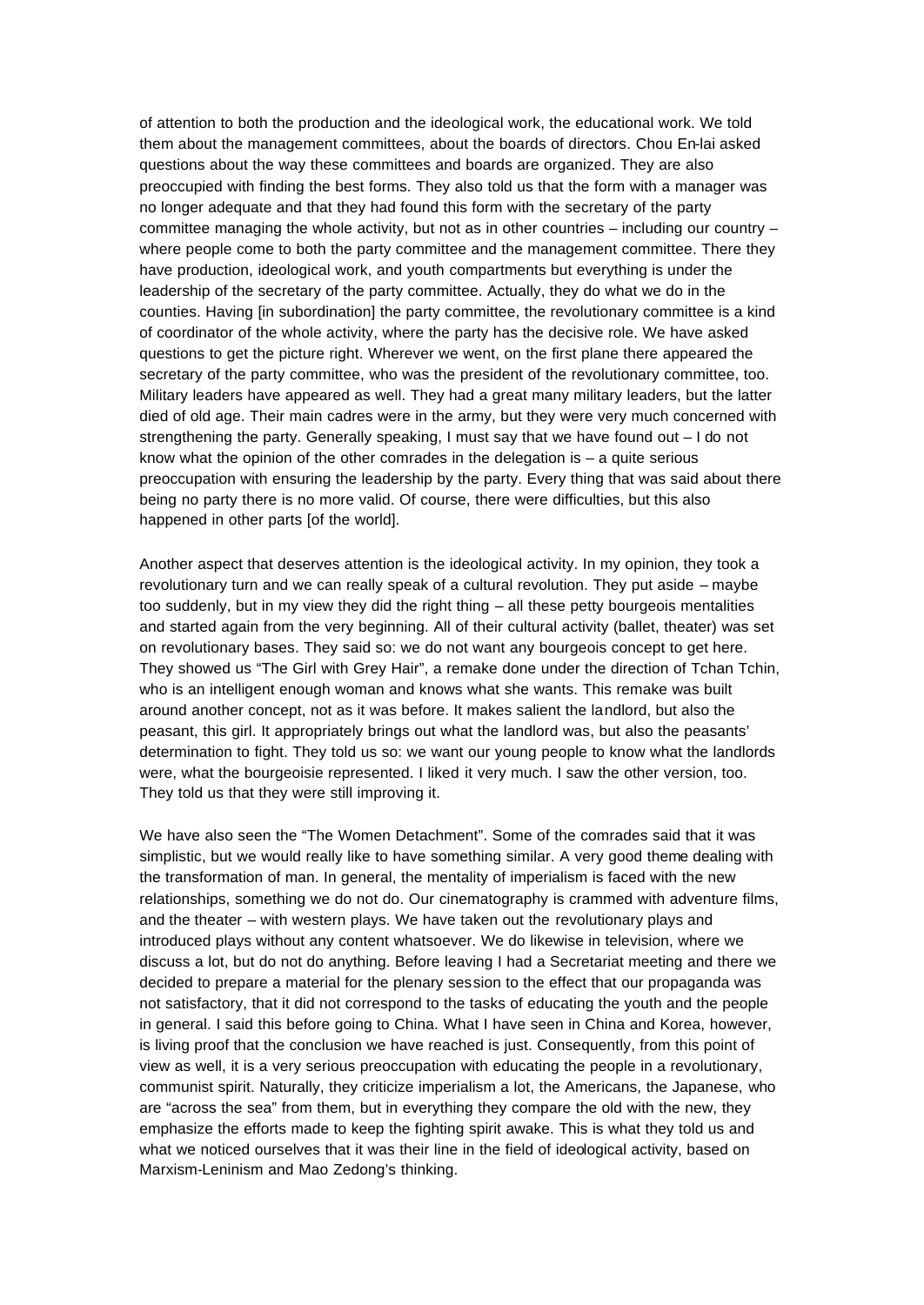That is about all I have to say regarding what we saw in China and our impressions of China.

As a conclusion, I consider that our visit to China was very good; from the point of view of our relationships, I could not say anything. I do not know what the other comrades believe.

Comrade Ion Gheorghe Maurer:

Politically, the visit was good.

Comrade Nicolae Ceausescu:

It is clear, without any reticence whatsoever, that the issue of the relation-ships between our parties and our countries has been strongly brought out. In fact, this problem appeared clearly in both the communiqué and other materials.

I appreciate that also from the point of view of bilateral relationships and from the international point of view the visit was especially good. We had no intention to concern ourselves with others, we did not do so and neither did they. When we debated the issues regarding the development of the relation-ships between ourselves, the issues of international relationships, between coun-tries and between parties, there was complete unity. Moreover, they emphasized the total equality between the big countries and the small countries; and also that there was no "father" party and "son" party. It is my opinion, therefore, that the visit has international importance and it will contribute towards improving the relationships between the communist parties, between the socialist countries and, in general, the situation on an international plane. I think that there are a great many things that can be used in the economy as well. In my opinion, China's experience in agriculture, machine-building, and in the light industry should be utilized on a larger scale. It [China] is also a big country, it has experience, and – as we have said in the communiqué – we will have to intensify the contacts, the political and economic ties, and to draw conclusions regarding our work. I am mainly referring to some things which we have already criticized, but in the ideological field we move with difficulty. Of course, in accordance with the spirit of our position. We have discussed this a number of times. We do not show what capitalism means any more. We have also discussed these problems with the Propaganda Section and the Ideological Commission. Certainly, we have state relationships, but what capitalism means must be shown. Otherwise, young people will turn up who will want to leave the country, thinking that they will live better there [abroad]. Each country, in its own way, looks for solutions which will ensure an education and an armament for the people. Building socialism is not an easy matter. When a problem is raised which must be solved, they usually say, "Are we not going to provide some sort of material incentive?!" "Let's make efforts!" has disappeared, even from the thinking of some comrades in the leadership. They say, "But how much will we give as an extra?" There appear, therefore, some bourgeois concepts of appropriating something, of taking as much as possible. But we will see one another in September at the [meeting of the] Ideological Commission and then we will discuss this.

Comrade Emil Bodnaras:

But what about the credit?

Comrade Nicolae Ceausescu: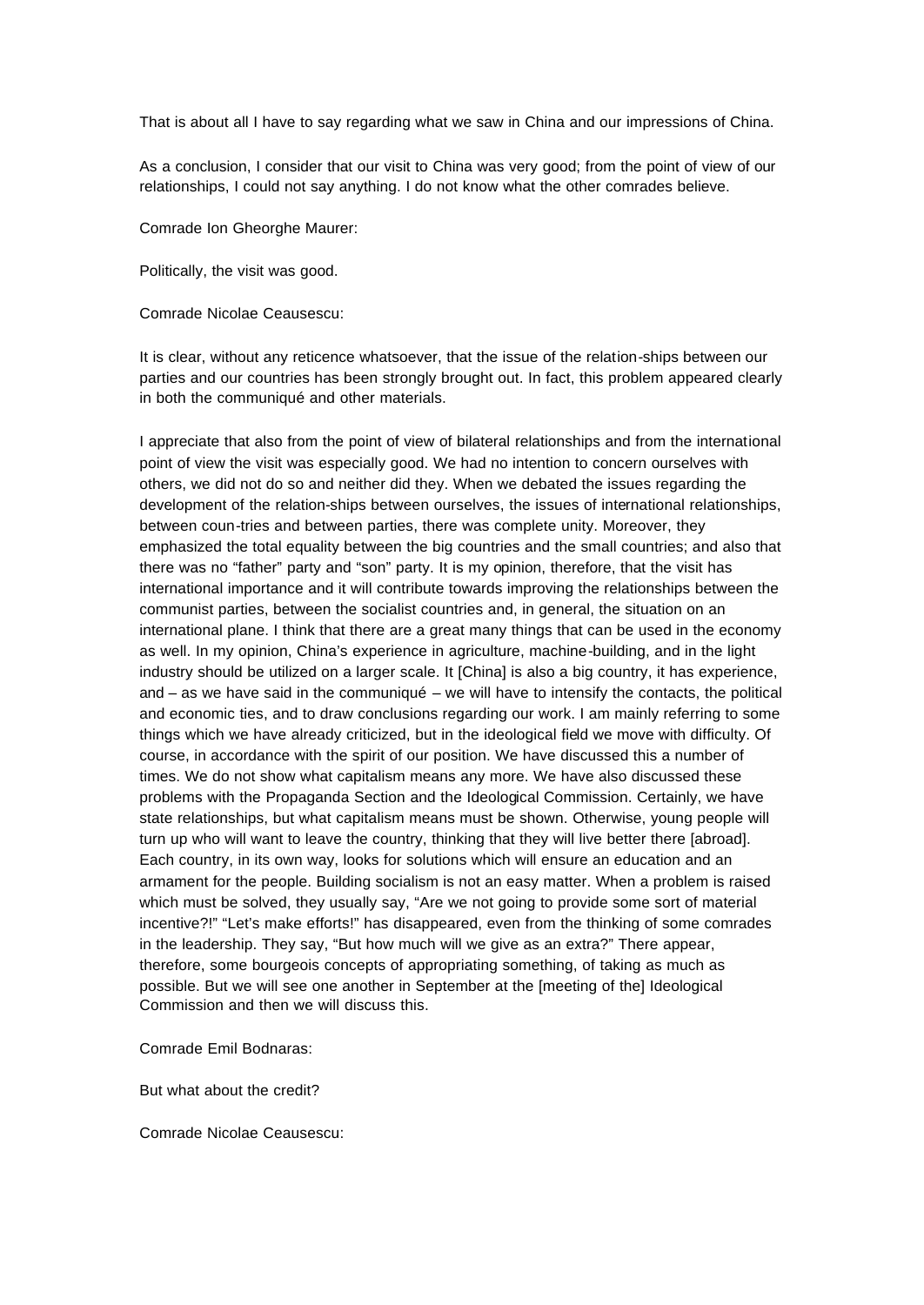They granted us a credit of sixty million dollars, of which thirty million in goods. We will receive it in the second trimester of 1972. We have decided that [ambassador] Duma draw up some conventions for this credit. Afterwards, we will discuss the way we are to use the thirty million dollars.

Consequently, our impression [of China] is especially good from all points of view and my opinion of the way the socialist construction activity is performed in China is also good. Naturally, there are a number of things we do differently, but – by and large – they have good organization, discipline, and sound spirit. Both the leadership and all the citizens we have met showed us especial friendship. We have met millions of people, in a very open and sincere manner. That [would be all I have to say] about China.

In Korea we have also been well received both by the leadership and the population. Everything was organized, a kind of festivity, just like in China; well organized from this viewpoint.

The discussions were good. As regards the bilateral issues, we agreed to develop cooperation. I had comrade [Corneliu] Manescu speak to a vicepresident. We proposed that from the amount of twenty-seven million roubles provided for 1975 to reach an amount of over fifty million roubles. They are interested and I think we can achieve good things. We had no problems. They also emphasize the development of industry, of agriculture. Pyongyang is completely rebuilt. Other towns, too. They work hard, there is discipline everywhere, everything is very beautiful.

We went to a few factories. We visited a chemical enterprise producing vinalon fibers, made [by the Koreans] on their own. Everything is simple and they want to develop it. They do not import goods as we do. They built the factory in a year and its capacity is thirty thousand tons per year. As raw material they utilize anthracite.

We went to the Heavy Equipment Works. There they build 6,000-ton presses. They do not import them as we do [in spite of the fact that] they do not have our machine-building industry. They, too, want – by their own forces – to make man understand that he must do, not wait. They said so: we gathered together experienced engineers and workers and had them solve the problems together.

We do not have old, experienced workers – together with engineers – solve certain problems. Otherwise nothing can be achieved. Where we involved workers as well the problems were solved. The engineer has never laid his hand on a hammer, he does not know how a machine is to be built; he knows how to make the drawings for the machine and then sends you abroad to buy it. The Koreans build heavy machinery and equipment which we import from the USA, from Germany, machines that can process parts 22 -25 meters long. They told us: we lay emphasis on self-equipping. In point of fact, "Let's solve [problems] by our own forces.", they say; actually, it is self-equipping.

They build a lot of beautiful dwellings.

The land intended for agriculture is totally irrigated: they have a system of irrigated terraces. On these terraces one can work using machines. By means of the terraces they gained arable land and there are provisions in their program to the effect that more arable land is to be gained from the mountains. We agreed with them that they cooperate with us in agriculture and give us rice seed. They have eggs of silkworms feeding on mulberry, ricin, and oak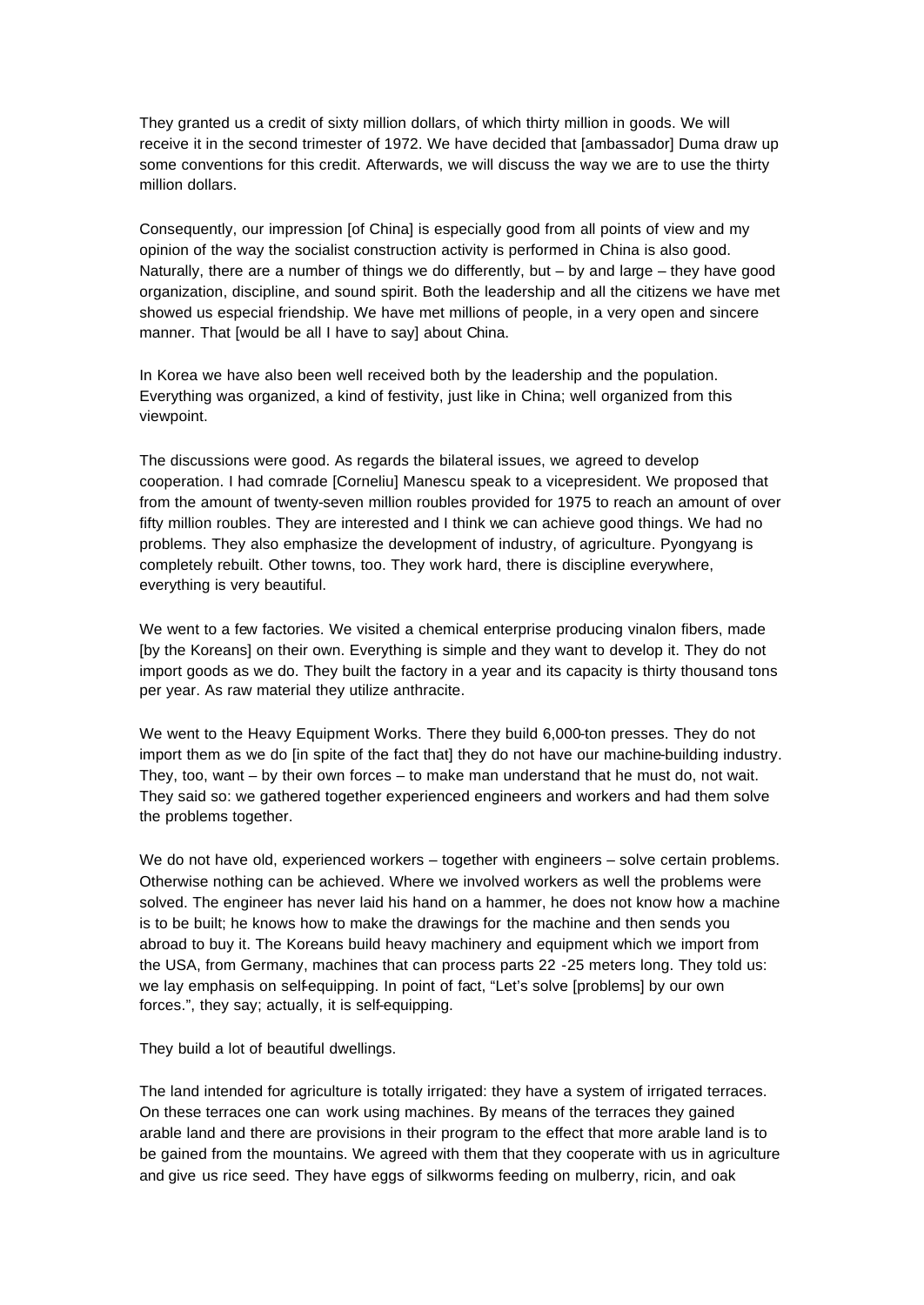leaves. Our people said that one could find such things only in Japan. No sooner had we asked them than they sent us some [silkworm] eggs. We do not know what happens in other countries because everybody thinks only of America, France, Germany, and Japan; they do not look in other directions.

Consequently, I look upon the visit to Korea as being good from the eco-nomic, bilateral, and political points of view as well.

The way we were received in Vietnam was correct, but they have a different situation, they are at war. A sizable number of people went out in the streets. Generally speaking, my impression is that they are disorganized. Consequently, a good reception, good discussions, mainly in connection with the situation in Vietnam. We put forward our concepts and they totally agreed with them. On our way I discussed with Pham Van Dong some more and he told me a solution would be arrived at sooner than others believed.

Practically, for the last two years they have not had any bombardments. In the past, they were bombed but to a small extent. Haiphong, with the exception of the industrial and shipyard zones, has not been bombarded; only the dwellings nearby were hit. But there the losses were the biggest. The bridge was rebuilt.

With the Vietnamese we also agreed to develop cooperation. They were to meet our representatives charged with economic problems in order to conclude [agreements for] economic cooperation actions. They told us that through their agency we could get into Indochina. They, too, hoped to play a major role in Indochina. Even in the event of a reunification, Vietnam would have an important role in Indochina. From this point of view, therefore, we understood each other very well, the political issues included.

As regards the relationships between the socialist countries, they said: we have also received help from both the Soviet Union and China and we wish to receive such help in the future. They told us that they had had discussions with both the Soviets and the Chinese. They were not partial to taking part in any international conference without China. China did not want to participate in either the FSM [the World Trade Union Federation] or other international bodies; they say, why go there, to have arguments again? This shows that they do not want the divergences to become sharper. They said: if we go there now, the argument will begin again. This is, however, a rational point of view. The Vietnamese said: how can we go to an antiimperialist conference without China?!

As to all the other issues we discussed with them, we had the same viewpoints, we had no problems with them.

They, too, have good development perspectives, but it is my impression that they have not set to work properly so far. The situation in Korea is different: there they set themselves the task of becoming a model for the South. According to their conception, the Vietnamese must first solve the unification problem by way of war and then start rebuilding their country. In their view the idea is predominant that they should first achieve unification and afterwards the construction, while the Koreans speak of everything in comparison with the South. I have not seen any such preoccupation in the Vietnamese, but it is likely that they will arrive at such an understanding themselves. These are our impressions, we did not tell them anything in this respect. However, they told us that they were thinking about a development program for industry and the agriculture and it was in this context that we raised the issue of cooperation with them. They did not raise the issue of credits, but said that they agree to cooperate with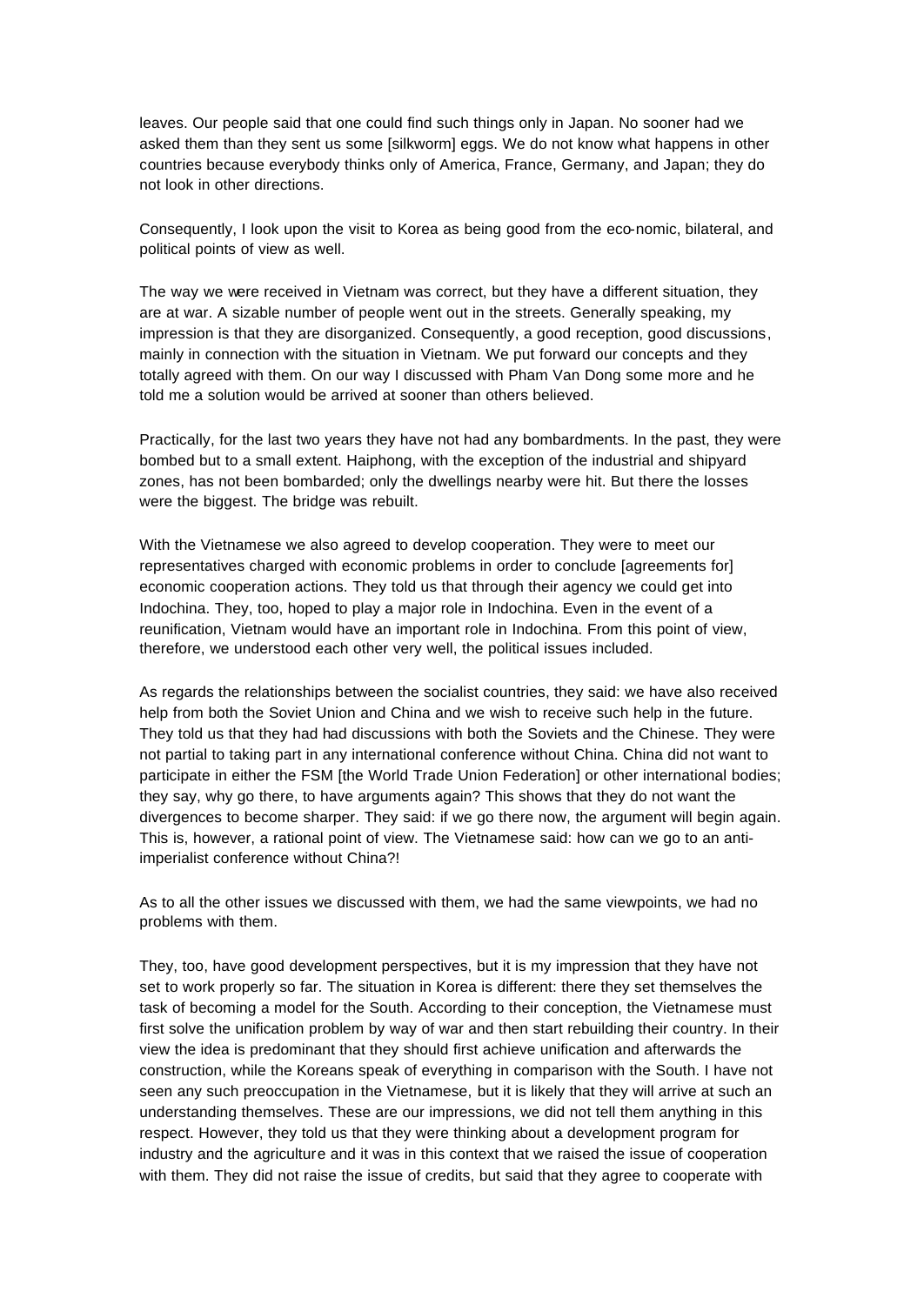us on a mutually-advantageous basis and I think they could achieve something as well. You have also seen the communiqué: the visit was good from a bilateral and international point of view, it was a manifestation of solidarity.

In Mongolia the reception was good and the first toasts were good, there were no problems. The communiqué issued was good. The meeting was not so good because they inserted in their speeches, although we had agreed that they should not, a remark that the imperialists wanted to divide the socialist countries, that for this purpose they were using the ideological weapon, and that the duty of socialism was to fight back with all the means available.

During the talks they told us about China, about their historical relation-ships with China, about the fact that Manchuria had oppressed them for three hundred years, and that China now wanted to swallow them, that Mao Zedong himself had said that Mongolia belonged to China. In fact, in 1924, the Soviet Union signed a secret agreement with Chang Kai-shek, where it was stated that Mongolia belonged to China. We told them that we had our history, too, that we were under the Turkish yoke, the Tsarist yoke, and the Austro-Hungarian yoke. We also told them about our gold in Moscow. We told them that as we were sure they would inform [Moscow] accordingly.

Afterwards they told us about Czechoslovakia, that the imperialists had wanted to occupy it and that the five countries had saved Czechoslovakia. Then I asked him [my interlocutor]: where did you get that idea from? He told me that he knew it from the Poles. I retorted: I did not come here to listen to your lecture about Czechoslovakia, for you to give me lessons, because we know better.

Afterwards, [he spoke] about the fight against imperialism, about China – the same old story all over again.

I told them a few things about the situation in our country, I spoke to them about the bilateral relationships. They said they would think it over and then would see [what to do].

Then the meeting took place. Except for the first part, he kept speaking about the Soviet Union: when it was born, that it was the bastion of peace and so on and so forth. I told him: this question of Czechoslovakia is not in order; either we must say that we do not agree and explain how things stand to the participants or you take it out for good. Afterwards, he referred to the fact that the member countries of the Warsaw Treaty Organization, which was the main guarantee of peace and security, of the whole socialist system, struggle collec-tively in support of European security. I told him this was inadmissible. He also referred to the fight against revisionism and left-wing dogmatism, against superpower chauvinism and against nationalism. I do not know what to say: the Chinese say that the Soviets are revisionist, the Soviets say that the Chinese are revisionists; others say that the Yugoslavs are revisionists and I do not know any longer who is [revisionist and who is not]. As regards the nationalists, some say that we are nationalist. Then I said: there are nationalists in Arabia, too; did not the Soviet Union conclude a pact with the Arabs, with the nationalists?! I cannot have an argument with the Arabs over this [issue]. He suggested that he read only part of the speech and give the remainder in writing. Then we decided not to make speeches, but say a few words of greeting only. Very well and that was all there was to it. I think that, from this point of view, the visit was not of much use because here the Soviets cut in and required them to put in certain things there and then we arrived at the situation I told you about.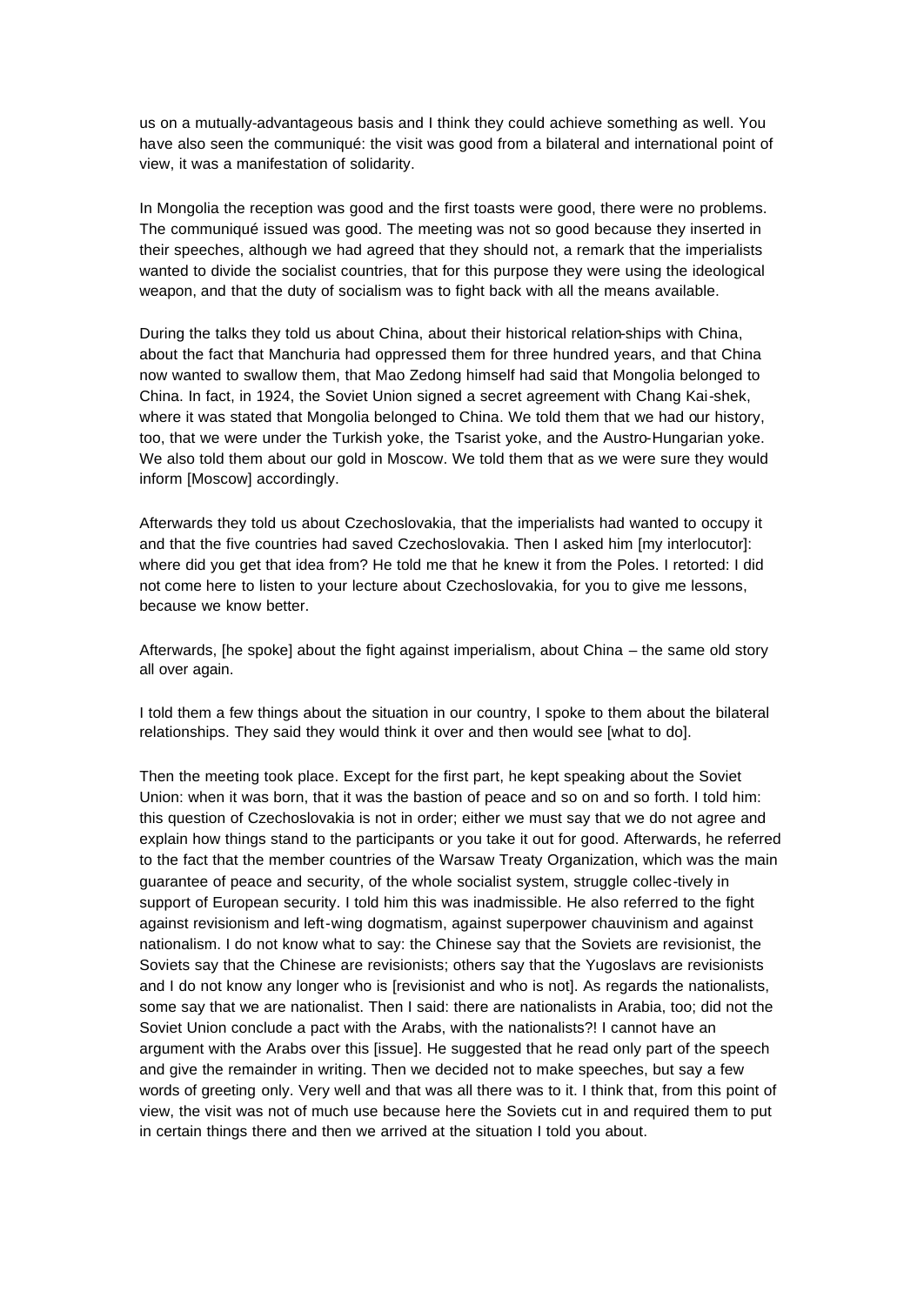Ulan Bator has become a modern city, with more than 300,000 inhabit- ants. They have a population of 1,280,000 inhabitants, but now they have a very large birth-rate, of 30%. 50% of the population is below age 15. They have a lot of riches, they have a great many animals.

We came back and stopped at Moscow. We have required that, when we come back, we inform them – if they wish – about where we were and what we did where we were. We were met by Kosygin, Suslov and others from the Section; they invited us to have a meal at the airport. We succinctly informed them about this concept of the Chinese to develop the relationships with the socialist countries. After we talked about China, he wanted to say something and then I told him: hold it, I have another three [countries], I was not only to China, and I told him about the other [countries].

It was Kosygin who began, saying that the visit was public, that people discussed, interpreted, saying that from this viewpoint they would tell us their opinion. He thinks that the fact that in China there was no discussion about the community of socialist countries damaged the community of socialist countries; that there, in Comrade Ceausescu's speech, an appeal was made for the unity of small and medium countries and what kind of unity can exist with Saudi Arabia, where there are slaves. Afterwards, in Comrade Ceausescu's speech, refer-ences were made to superpowers and superpower chauvinism. In fact, Chou En-lai said this, not me. But did the Soviet Union threaten somebody, did the Soviet Union threaten you, after all, 70% of the Soviet Union's trade is with the socialist countries. That there nothing was said about helping the COMECON countries, only China's 200-million help was mentioned; in fact, what means 200 million for the Soviet Union and Romania!. Then, he said, you talked about the superpowers; after all, Romania borders only with the Soviet Union, Bulgaria, Hungary, and Yugoslavia; that means, therefore, that only the Soviet Union threatens Romania. Maybe the United States of America threatens you, but not the Warsaw Treaty Organization, which is an umbrella [organization] and so on. Maybe China threatens you, but this thing should have been said. Afterwards, you talked about the cultural revolution. The cultural revolution has its international part, too, and he took a booklet out of his pocket: look, by accepting the cultural revolution you accepted the anti-Soviet position, anti-so-and-so, anti- so-and-so. Look, while you were there they issued a poster – and he takes a poster out of his pocket. But we have always striven to improve our relationships with Romania, we are in the COMECON etc.

Suslov also cut in and resumed this idea that the visit had the effect of worsening the divergences and it was directed against the socialist countries.

After they were finished, I started: I am amazed at the way comrades Kosygin and Suslov have approached the issues and we reject such an interpre-tation. If the Soviet comrades have some issues to discuss, they must discuss them with us because we did not discuss the issue of big and small countries in China, but set it forth several times, including on the 50th anniversary of the party's foundation; it is a reality that there are small countries, middle countries, powers, and superpowers. And in connection with the superpowers, was it not comrade Brezhnev who said – at the 24th Congress [of the CPSU] – that the Soviet Union was a superpower? But China is a superpower, too. The Chinese did not say that they were a superpower; Chou En-lai says that he will never conduct a superpower policy. Consequently, there are superpowers, big, middle, and small countries. Then Kosygin says: about Romania I do not even say that it is a middle country, for fear of hurting you. Then I told him that Romania was a small country and as regards Saudi Arabia – that there was slavery there, but there was exploitation in other countries as well. Marx and Engels spoke a lot about the exploitation of labor force. Then, if we decided not to collaborate with the countries where there was exploitation, we should not collaborate with many of countries. It is all the same to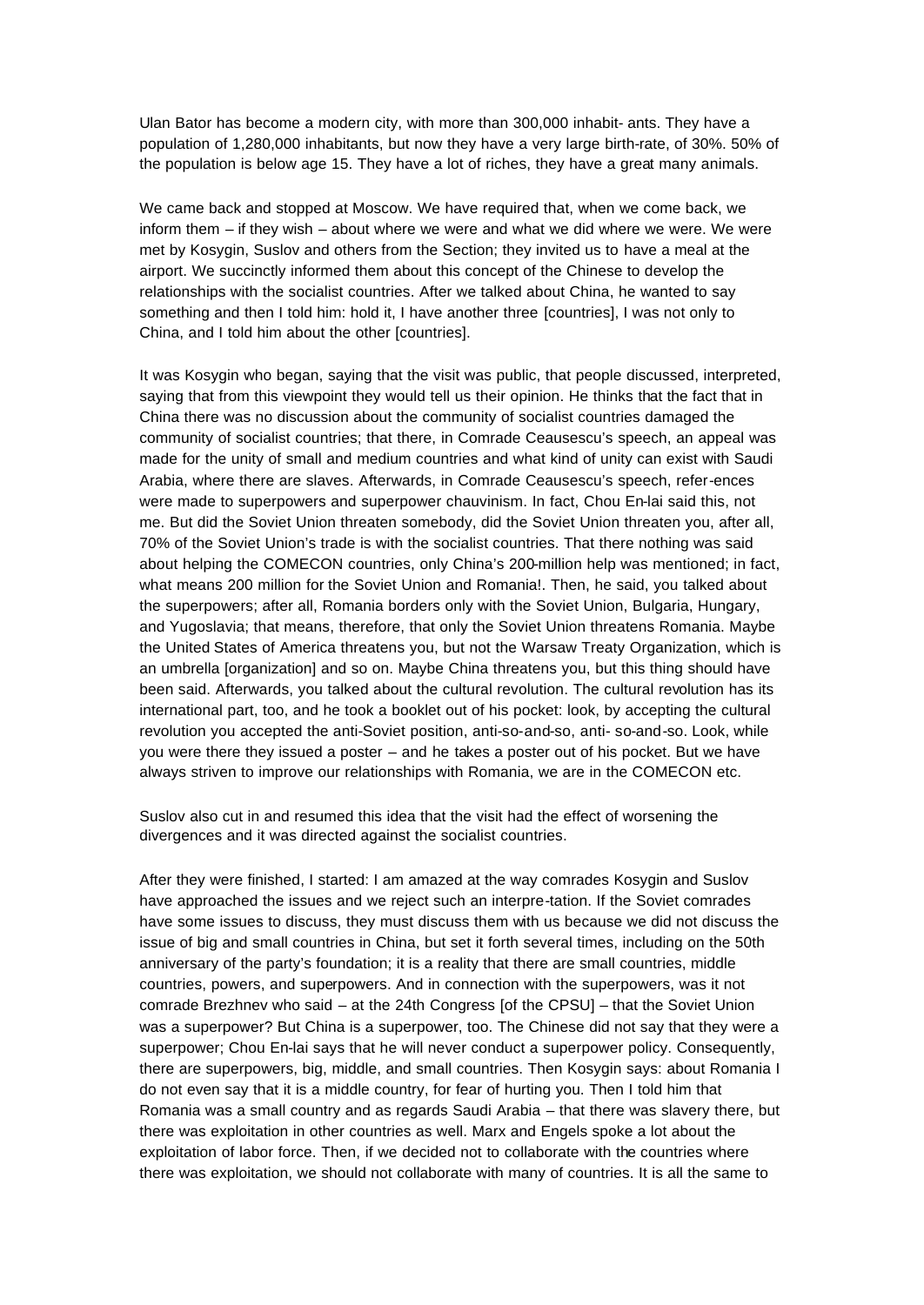me if there labor force is sold for life, and elsewhere it is sold by the day, it still remains exploitation. If you wanted to discuss this problem with us, you could discuss it with us, not wait to connect it with our visit to China. Then I told him that we did not go there to discuss about others. He said: we negotiate directly with China, not through go-betweens; I do not mean Romania. Then I told him: rest assured that we spoke about you only a little; we were busy dealing with our relationships, not yours. You said that this poster had been published, but why did articles directed against China appear in "Izvestija" and "Krasnaja Zvezda" ? Why did you publish this brochure and made a review of it? Why did the Romanian-speaking and Chinese-speaking radio stations transmit two anti-Chinese conferences? We told you and the Chinese comrades that an end must be put to your swearing at each other. Then he says: look what the Chinese say – that capitalism is being restored in our country! Start talking to the Chinese for a change.

We think that, generally speaking, such vituperation must stop. You surely have your bilateral problems, but what we are concerned with here is the fact that there must exist unity between the socialist countries, and what is detrimental to the unity is just this continual mutual condemnation. When I spoke about doing away with differences, they said: but we have good relations with all the socialist countries. As if the whole world did not know. I said to myself, if you only knew what the Koreans said! I told them, we did not go there to tell them about COMECON when nobody wants to hear about COMECON. We spoke there and said words of appreciation about the Soviet Union. Says he: only two passages! Practically, they had nothing to tell us.

I told him that the fact surprises me that he links this issue with economic relationships. I told him, I have more experience in politics, but how can others interpret the fact that, in connection with this visit, you question economic relationships, the commercial relationships etc. I understand, I cannot make interpretations, but others may understand something else. After all, we wanted to inform you in a comradely manner, for we could have informed you through the agency of our ambassadors. Either he understood or he did not, but suddenly he jumped up and said: what did you say, what issues did you want to raise through the embassy?! I told him, we cannot accept the kind of discussion and affirmations you made here; on the contrary, we think that the visit served the unity of the socialist countries. This is our position and, of course, we will inform the Executive Committee and the Central Committee about your position. And, in connection with this, he said: what, you will inform both the Central Committee and via the embassy?! We said just as between friends; we told you all this just because between us there are good, friendly relationships; we told you so that you may know our opinions, too. Why we thanked the Chinese, well, because 200 million means something for us; for the Soviet Union it is little, true; but they gave us a credit, gave us help and we thanked them. If tomorrow you also give us a credit, we will thank you as well.

Such was the spirit of the discussions. To wind up, we said that we wanted to develop relationships. Kosygin took the floor again, saying that – in his opinion – the discussions had been useful. I also told him that we, too, thought the discussions had been useful.

In addition, we said that the discussions have to be held in a different spirit, starting from trust, mutual respect and then it will possible to draw good conclusions, that we appreciate the discussions as being useful and that we wish to develop the relationships. Of course, the discussions are useful, but they would have been more useful if they had been held in a different spirit. With that we concluded, stood up, and left.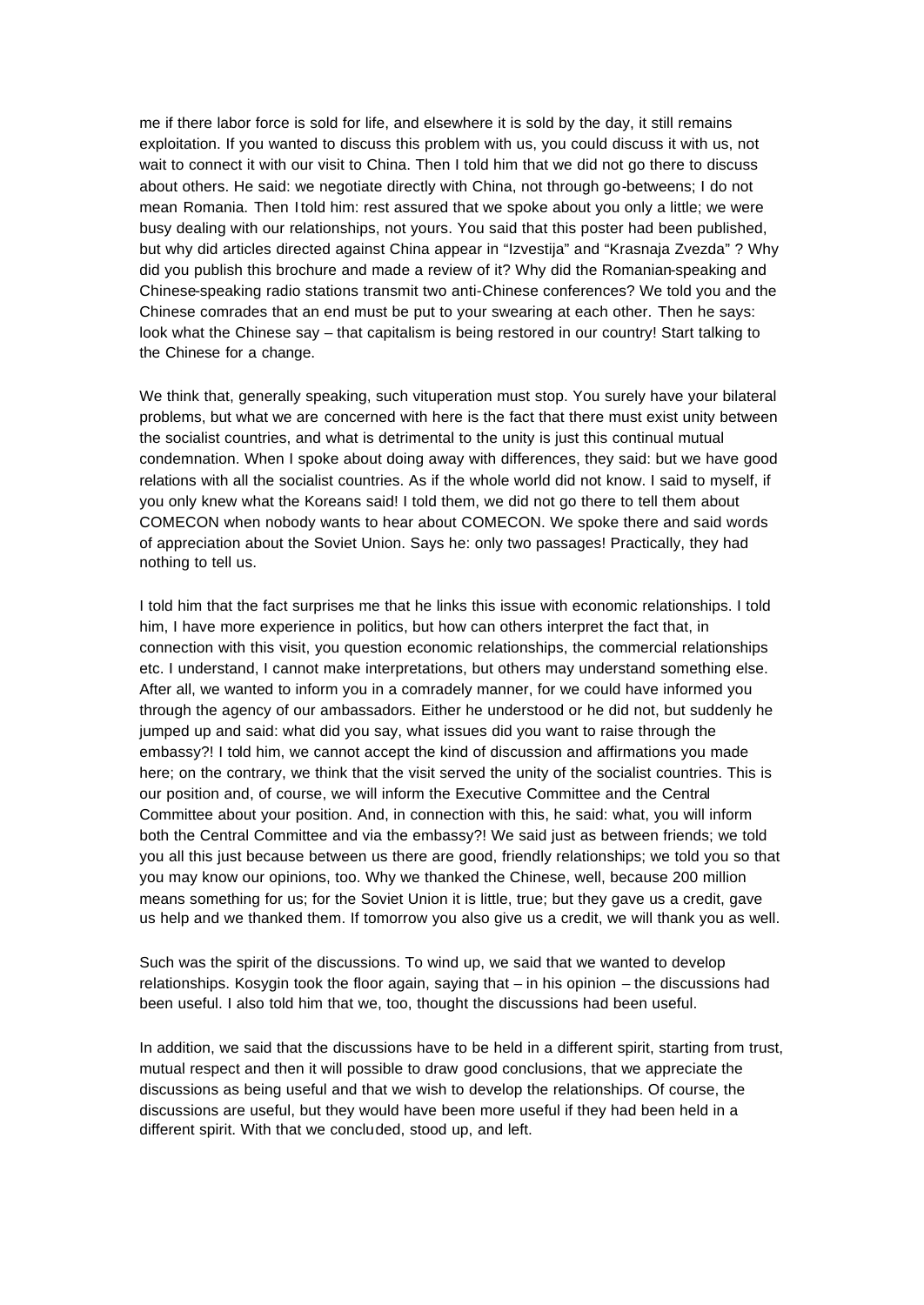The ambassadors of the countries we had visited were also present, we said goodbye to them, and left.

This is, so to say, the "thread" of the visit.

Of course, it is clear that the visit had a big international echo – in both the capitalist countries and the communist parties, including those in the capitalist world. – and the echo was positive. And the appreciations of the representatives of many socialist countries in the sense that this visit will perhaps help diminish the divergences, are not to the Soviets' liking.

They realized that our favourable opinions about China would exert a good influence. They have this position and that is why they tried to raise the issues in the way they raised them. They prepared Tsedenbal as well, maybe some others, too. It seems, however, that things in their country have also evolved gradually because four days before they had let us know that they would have us stay and we would go to the villa, but in the end Kosygin and the others came to the airport. Maybe they also have diferent discussions and opinions and they had reached the conclusion that it was better to go on this way, to test their force. This means that they are still prisoners of the old policy, that they are more willing to try to reach an understanding with the United States and with others than with China. They are not afraid that the Chinese will attack them – in fact the Chinese told us that they did not have such intentions – but they fear that the Chinese influence in the world will increase.

When Kosygin said that Romania negotiated with the Americans, that it practice a broader policy than theirs, I told him: I could not say we carry on a broader policy; you meet the Americans at the SALT discussions, you are copresidents at Geneva so that one cannot say that others are ahead of you.

When I told them that the Chinese had raised the issue of Japanese militarism, Kosygin said: in fact, the Chinese develop wide economic relation-ships with Japan and in this way they support Japanese militarism. But they did not say as much as a single word about their having sold Siberia to the Japanese.

I think, therefore, that the visit took place in good conditions – except for these minuses in Mongolia and the discussions with the Soviets – but our main objective was the visit to China, Korea, and Vietnam. I feel that [the visit] had better results than we had initially expected. We now have our own impressions and are aware of what is going on there.

From an international point of view, the vi sit was beneficial. Irrespective of anything the Soviets and others may try to say, the visit will be favorable for the development of relationships between the socialist countries, between the communist and workers' parties, which will be something positive. This is how I size up the situation.

Now a few impressions about our embassies. Except for the ambassador in Beijing, the other ambassadors are weak, incapable, people who disinform about the situation in the relevant country, beginning with the preparations here. They kept sending one telegram after another complaining that they had nothing to eat, that they had to bring everything from home. They insisted on meat being brought to Beijing; to Korea, too. But this is another issue. An end must be put to this state of affairs, there must be order and discipline as regards our Party Economy. Both in China and in Korea. The staff of the embassy called [George] Macovescu in and told him that there was nothing there. I did not go there, but Lenutza [Elena] and the other comrades went to the shop and found that there was everything there. Korea's production of eggs is two billion per year and in 1975 it will amount to three billion. Only in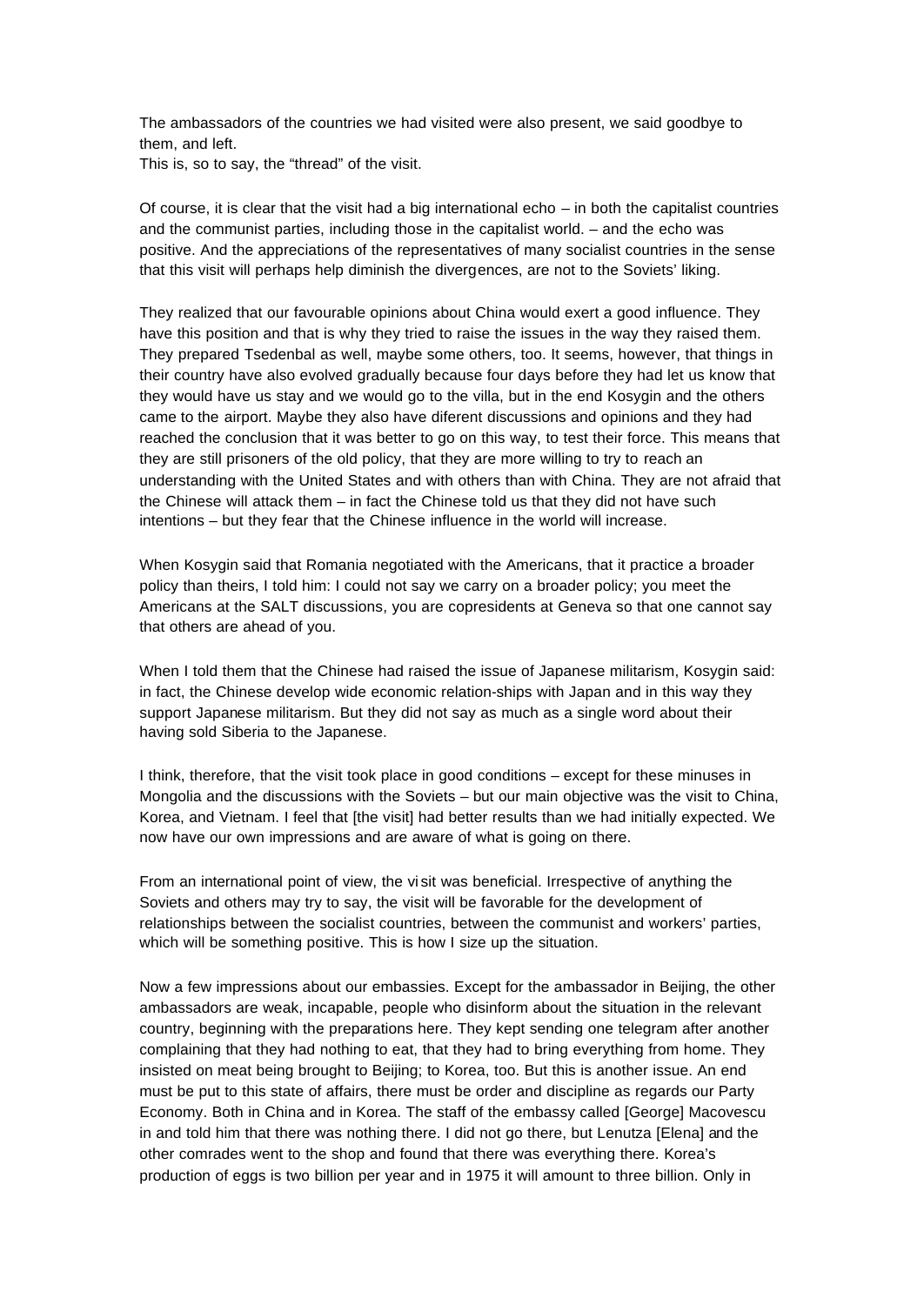1975 will we be able to produce two billion eggs. [The Koreans] eat 80 kg of fish per inhabitant and per year, therefore there is no point in complaining that one has nothing to eat in such a country. Even in Mongolia, the land of meat, they brought meat from Beijing. In Hanoi there was the same situation. There was food there, food products were provided. The persons belonging to the embassy staff do not know the real situation, neither the ones in Hanoi nor the ones in Korea and the ones in Mongolia. Let us change them and send them to work in production. They should not stay abroad more than eight years and then they should work in production, otherwise they will become detached from reality.

In addition, I would mention that our apparatus is undisciplined. I am discontented with the behavior of our comrades in the delegation; they were refractory and did not help the delegation. In fact, I told them that, but they put their hands in their pockets or locked themselves in their rooms, they did not act, they did not make any effort. It is true that comrade [Ion Gheorghe] Maurer was ill; but, frankly speaking, he exaggerated, too, because he practically did not go anywhere and this made a bad impression. It is true that he was ill and this was not easy. But to stay locked in your room, not to go out anywhere, is also bad. I am referring to the other comrades, who are young and should have been preoccupied as there were a lot of problems there; everyone entered his room and waited to be woken up, to be invited.

As regards the preparation of materials, I had [only] the two counselors since [Ion] Iliescu practically did not work as he should have. I had the two counselors – Dobrescu and Mitea. Only [Stefan] Andrei and [George] Macovescu worked to draw up the communiqué.

I am saying all this only to keep in mind the fact that we must learn our lesson [from all that had happened].

By and large, a situation was created as if everybody was going on a trip; in addition, there was this attitude towards Asia; since we left home, we were repeatedly told that we must guard be wary of everything. Hence this attitude of staying indoors, in one's room, because it is warm or for some reason or other. That is why they [the embassy staff] brought even water from Bucharest, they took water from Beijing for Mongolia, where there is a mountainous region and the water is clean. Accordingly, we discussed this when we still were in Beijing because they [the embassy staff] wanted to send one more plane; however, they went shopping to Beijing. But this belongs to another group of problems, related to the Party Economy, the Party Chancellor's Office, the Ministry of Foreign Affairs, and the International Section [of the CC of the RCP].

We found this kind of disinformation elsewhere as well, but here [in China] ignoring the realities in the country in which they conducted their activity was more pregnant and [moreover] there were no contacts whatsoever with the leadership and the apparatus in the country in question and that is why the results were bad. Besides Beijing, where [ambassador] Duma performed well – he was known everywhere, in point of fact he was the only ambassador who maintained contacts in the period of the cultural revolution and Chou En-lai mentioned this fact several times; he was also known by officials in Shanghai and Nankin.

Lack of discipline as regards security, including in the case of pilots. Although I had established with them not to make stopovers anywhere any longer, to fly directly from Ulan Bator to Moscow, and to make up a list so that in the presidential plane only the strictly required number of persons may travel, in Ulan Bator it was found out that in fact people and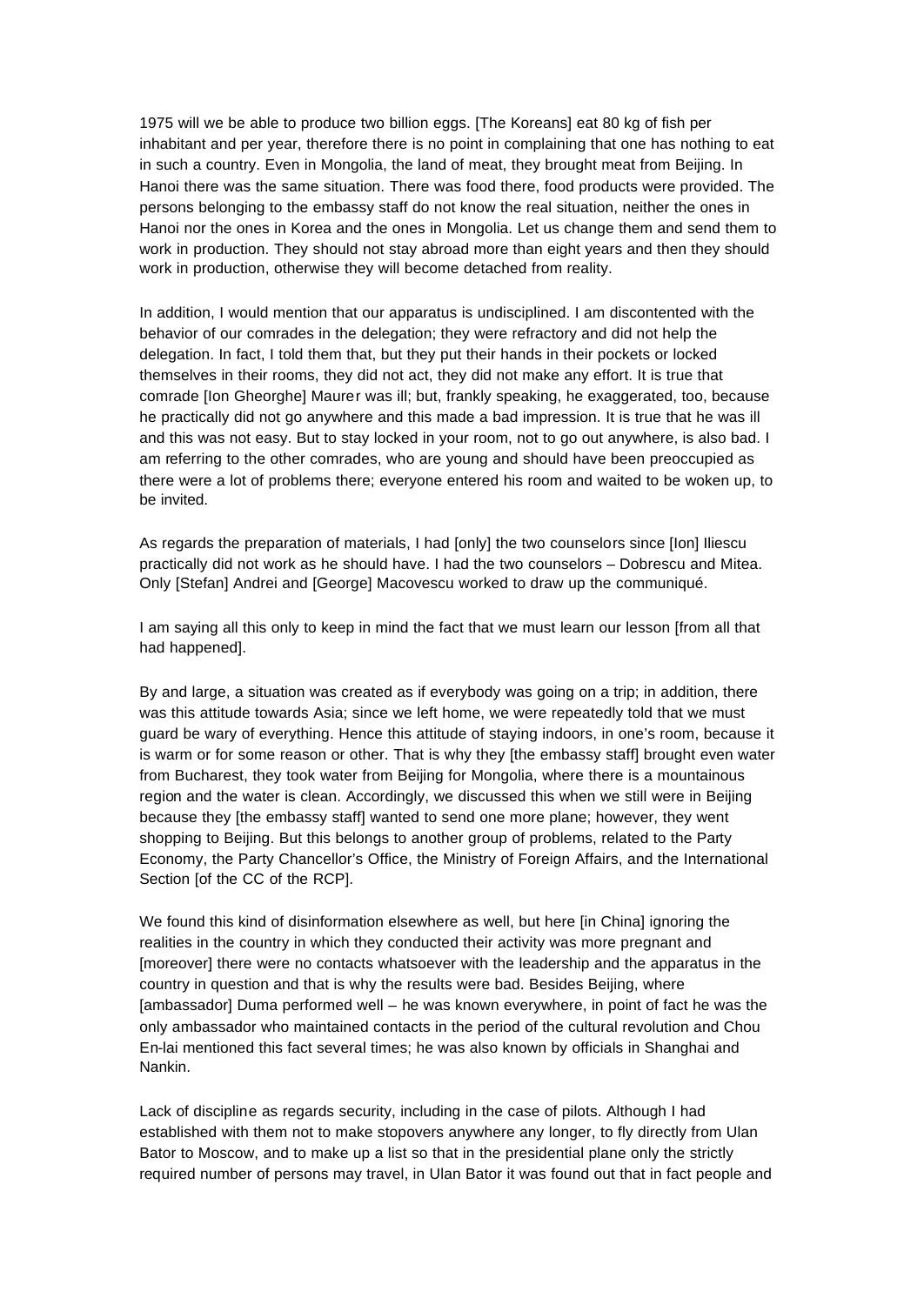baggage were taken out of the plane and in their place baggage for 14 people, among which items of furniture as well, and including baggage [belonging to ambassador] Duma were loaded. I asked Stoica what was happening, but he did not know. I give you an order not take either people or baggage [in the plane] any more, but  $-$  in spite of all this  $-$  you load the plane with two tons. This is also valid for the security people, as if they were rich men; they do not work industriously, they do not do their duty, there is a lack of discipline. We discussed about that in the plane, too, but here I wanted to say only that.

We will have to think about it in this respect, too. This means that people went there to buy furniture; this means that we give [them] too much hard currency. Now it is my wish that we decide to forbid bringing things from abroad. This has already become a problem; everybody struggles to stay as long as possible [abroad] to buy the devil knows what incredible things there. We must issue a decision or a decree regarding bringing things from abroad, just like the Yugoslavs did five years ago. You do not find such a situation either in the Soviet Union or in China or anywhere else for that matter. In addition, [the staff of] all the embassies in the countries around China go shopping to Beijing. I have learned that even the staff of our embassy in Moscow go shopping to Beijing. Maybe the same thing happens elsewhere. This is disorder. I do not want to inform [you] further on this [issue] any longer as we will discuss it in more detail and decide what steps should be taken.

I have eventually learned that [our staff in] Ulan Bator brought meat from Beijing. Whatever for?

Comrade Ion Florescu:

For Ulan Bator we brought only 60 kg of lamb and chicken [intended] for the plane.

Comrade Nicolae Ceausescu:

We will discuss it because you do not disgrace yourself, you disgrace the homeland, the people.

Hence, beside the results there are also these [unpleasant] things, mainly taking into account the fact that Asians are very open. The fact that we were so open with both the population and the children was noticed. What conclusion will they reach? These are boyars, revisionists who have become bourgeois, and want to bring along everything from home.

When there was an opportunity to buy something, they all rushed into the shops. Well, these are other things.

Consequently, except for these minuses of ours, in the other respects I think that – generally speaking – things went well.

If you have any questions, comrades?

Comrade Manea Manescu:

There are no questions, that is the way things are.

Comrade Miron Constantinescu: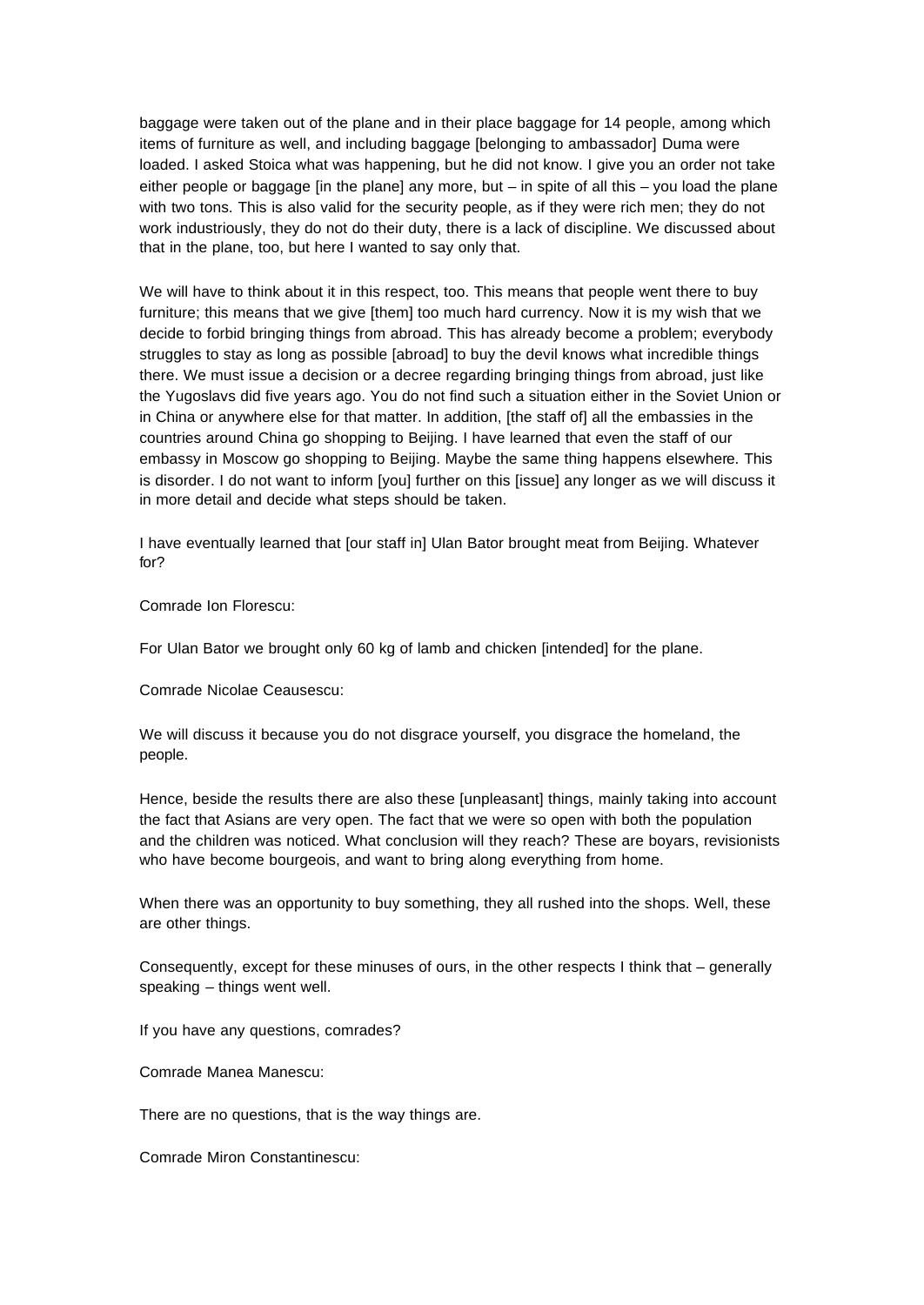The visit has found a worldwide echo.

Comrade Emil Bodnaras:

Comrade Ceausescu's account of the visit fully confirms the feelings that we, the ones who followed the progress of the visit, got, and we were exceptionally well informed and we thank the delegation for having informed us so well, by both telephone conversations and press news and images – strong feelings and impressions we formed about the very special success of this visit and its importance from all points of view, as regards both our bilateral relationships with the countries that had been visited – and I have in view the fact that the main objective was China, Korea, and Vietnam – and from the viewpoint of international policy, with respect to both the issues connected with the world socialist system and the issues linked with the interests of the development of the international communist and workers' movement, the relationships with the parties and their focusing on the great reality China represents after the cultural revolution, and its direction [of development]. All these aspects were brought out (this was perhaps the cause of the Soviet comrades' displeasure) by the way our delegation presented them in speeches, rendering homage in this way to the industriousness of a people, the industriousness of a party that has the honor of building socialism in a country with eight hundred million inhabitants.

Comrade Nicolae Ceausescu:

I spoke about the successes obtained in the difficult internal conditions of the cultural revolution; I did not say that the cultural revolution was good.

Comrade Emil Bodnaras:

All the movement, all the parties  $-$  this is what we have found out  $-$  all the socialist countries, including those which – in official manifestations – faithfully follow the directives of the leading center, not to mention the big echo in the international press, on the radio, in the whole world. And I think we can assert that this interest did not become exhausted. The official communiqués, including the one in Mongolia, are documents of special political value because each of them – beginning with China, Korea, Vietnam, and Mongolia – once more made salient the position that we defend consistently in building the relationships between the socialist countries, the communist parties, the relationships in the world, a position of principle in the development of the whole revolutionary process, documents which are a strong contribution to the triumph of this line of thinking.

We note with deep satisfaction the serious arguments of the Chinese comrades, registered by our delegation, concerning the recognizance of the fact that the functioning of a leading center in the communist and workers' movement is impossible; this is a big gain for the communist movement, against those who want to revive this [concept], including by military force.

Comrade Janos Fazekas:

Let us agree.

Comrade Paul Niculescu-Mizil:

I also want to say a couple of words in addition to what comrade Emil Bodnaras said.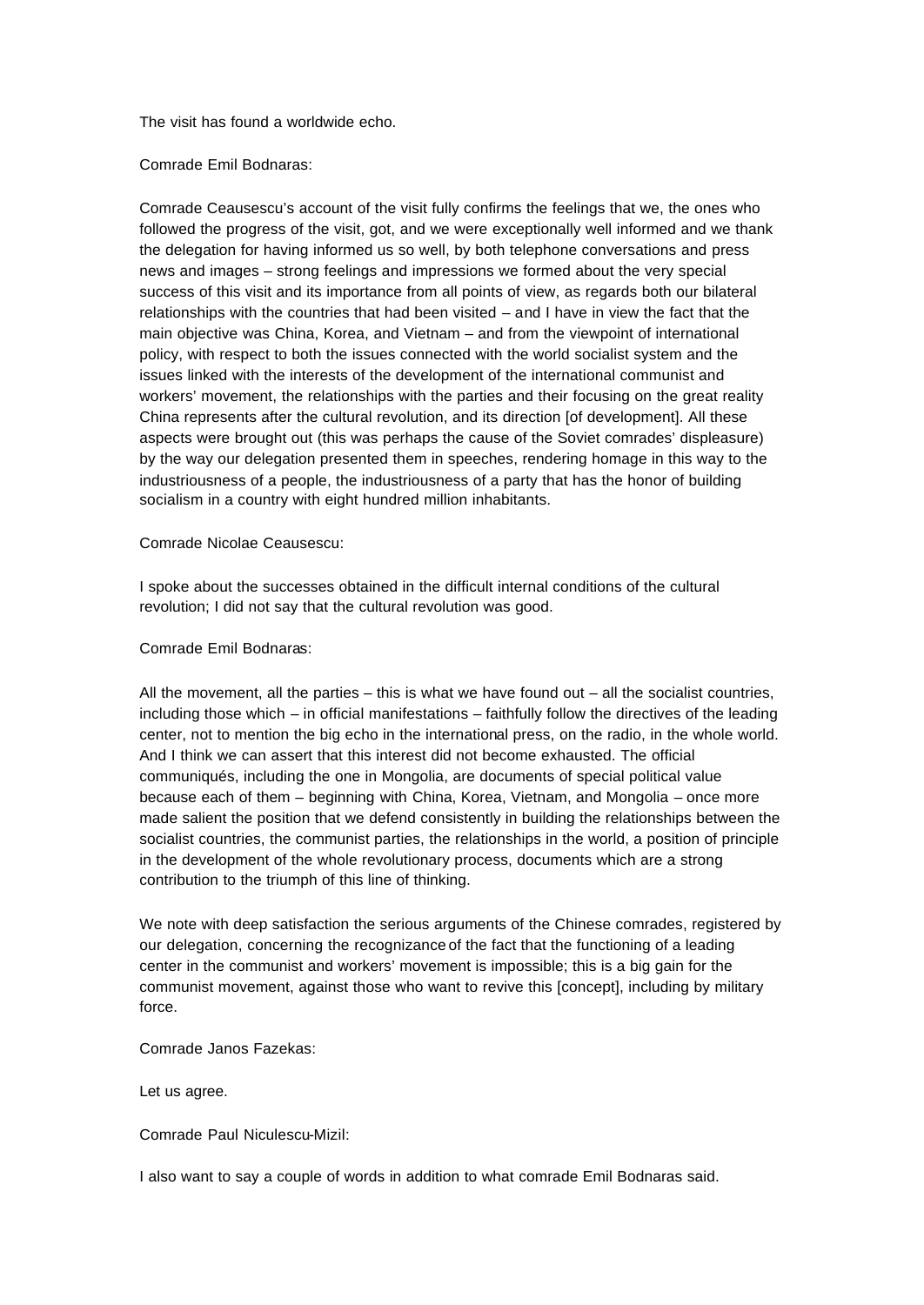It is also my opinion that we must highly appreciate the activity conducted by comrade Nicolae Ceausescu in his quality as chief of the delegation since this [visit] is a specially important moment in the political activity of our party and state. Romania's relationships with China, but not only Romania's, but also those of the Romanian Communist Party with the Chinese Communist Party, have a great importance for our country, for our people. I think that these relationships and the way the visit took place have a general importance not only for the interests of the Romanian people. True, we went to China and the other countries in Asia for the interests of the Romanian people, but the visit has an importance that goes beyond this boundary since it was a manifestation of the fact that the Secretary General has asserted, with maximum clarity, the position of our party as regards overcoming difficulties in the communist movement, in the relationships between the socialist countries. It was the first time that the Chinese people had actually become aware of the fact that the idea of the unity of all the communist and workers' parties existed. I have only wanted to emphasize this aspect

In my opinion, the force of our foreign policy, which was confirmed on the occasion of the visit, consists in its very consistency and principiality; it is not a policy based on circumstance, but it is a just policy, a policy of principle, and any of us can go any time to both Beijing and Moscow, Tirana, Belgrade, looking in the eyes of his interlocutor, without hiding anything, for it is not a conjectural policy, but a policy of principle.

I would also emphasize that the fact seems positive to me that we visited four countries of Asia, even taking into account what happened in Mongolia, because this brings out our wish to develop the relationships with all the countries, that we feel that differences of opinions can exist, but they should not hinder the development of the relationships. It was a practical manifestation, and we can say any time – look, we went to five countries.

Comrade Nicolae Ceausescu:

Yes, in actual fact we went to five countries.

Let this be a special communiqué, a commentary.

Comrade Paul Niculescu-Mizil:

[Regarding] the way the discussions in Moscow took place, I think our manner of responding was good. We cannot accept a misconstrual of the results of the visit in any form whatsoever. Our delegation did not go to China for the purpose of militating against the interests of other socialist countries. No document displays this. I think we can express this view.

Personally, I had in Berlin the opportunity of noticing the echo of our delegation's visit to the countries in Asia, especially to China. I must tell you that not only did no one find fault with it, but a great many delegations present at the congress in Berlin inquired about the visit and expressed – clearly and openly – their viewpoint, which underlined the importance of the visit not only for Romania, but also for the communist and workers' movement.

For this reason, I agree with comrade Bodnaras' proposal that we deem this event as having a special importance.

Comrade Nicolae Ceausescu: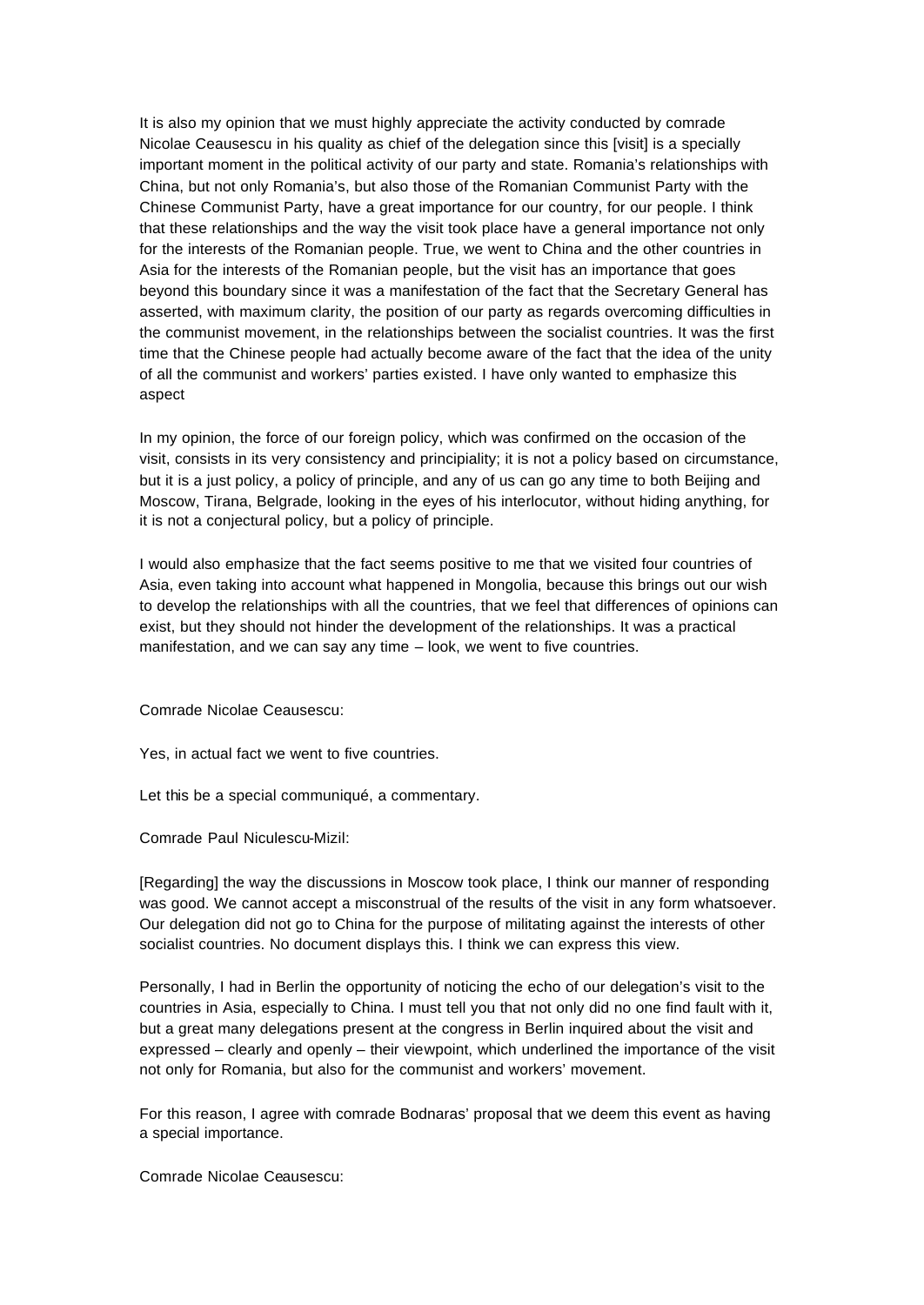I was of the opinion, however, that we ought to make a public statement.

Comrade Emil Bodnaras:

Let us give it on behalf of the Executive Committee. And do this at the first plenary meeting of the Central Committee. I would propose that, at the first opportunity, comrade Ceausescu give elements of this visit. I would also propose that the main results of the visit be disseminated within the framework of the party heirarchy so that they can be informed [about them], so that they come to know [them].

## Comrade Nicolae Ceausescu:

I think it is good to proceed as follows: first of all, on the basis of the infor-mation here, to make – more synthetically – a statement addressed to the socialist countries and a number of communist parties, excluding the last part about the visit to the Soviet Union. Let us inform, therefore, the socialist countries and the communist parties. Secondly, somewhat in the spirit of our discussion here, to inform the Central Committee and the party senior staff. I think there is no point in giving them the stenograms. Let us inform the party senior staff, right in the party organizations.

Comrade Gheorghe Stoica:

[The information] may have the form of an presentation to the Great National Assembly, the highest forum of the country.

Comrade Nicolae Ceausescu:

I thought about it, too, but in this context, namely the position of the Soviet Union, it would be ostentatious.

First of all, we should do this at the plenary meeting. But we will see about that.

On the way, I expressed the opinion that perhaps it would be better to publish a collection of impressions.

Comrade Miron Constantinescu:

A book.

Comrade Nicolae Ceausescu:

That is right. We are now contemplating publishing something about all the meetings, all the documents, the visits to all the enterprises, everywhere. Only this could make up a book. Let us also make a presentation of impressions and some historical aspects.

Comrade Gheorghe Stoica:

However, a presentation at the Great National Assembly would be welcome.

Comrade Nicolae Ceausescu: